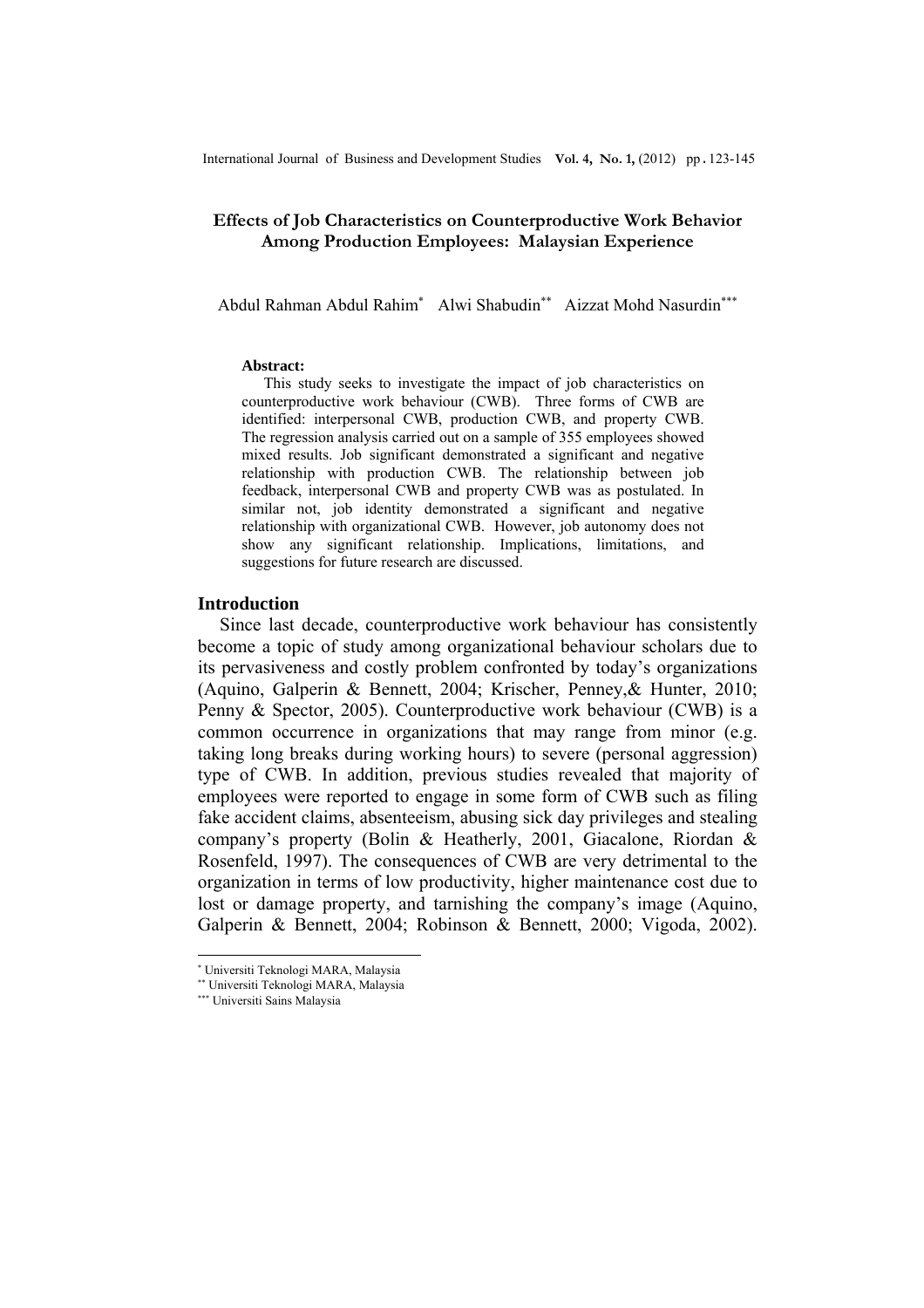#### 124 Abdul Rahman Abdul Rahim, Alwi Shabudin and Aizzat Mohd Nasurdin

Moreover, the employees were also affected by the act of their colleagues' CWB such as feelings of dissatisfaction, job stress, and frustrations (Fox & Spector, 1999; Fox, Spector & Miles, 2001; Kwok, Au & Ho, 2005; Penny & Spector, 2005). Being common occurrences in organization, the issue of CWB in Malaysia is not exceptional. This is evident from the frequency of reports in the newspapers and other public media concerning cases involving dishonesty (New Straits Times, 2010), poor work attitude (New Straits Times, 2005), social and moral problems (New Straits Times, 2005), and fraud (Utusan Malaysia, 2004; New Straits Times, 2009). In addition, a review of the Industrial Law reports from 2000 to 2009 has indicated the existence of a variety of CWB among Malaysian employees (The Malaysian Current Law Journal, year 2000 – 2009). Sabotage, fight at work, threat, assault, harassment and use of abusive language are among the cases of CWB reported to the Malaysian Labour Department. Unfortunately, there is no formal statistics on the phenomenon of CWB produced by the Labour Department (Shamsudin & Rahman, 2006). This could be due to companies' unwillingness to report negative incidences at workplace as it may tarnish the company's image (Atkinson, 2000).

In Malaysia, studies on CWB are still scarce. Moreover, existing studies are more focused on the individual and organizational factors as predictors of CWB (e.g. Radzi & Din, 2005; Razali, 2005; Sien, 2006; Shamsudin, 2003). In this study, we enriched this study by investigating the impact of work related variable on employees' CWB at workplace. The main reason for investigating the influence of work related variable on CWB is because the work related variable, specifically the job characteristics, can have motivational functions for employees. In addition, job characteristics constitute a set of variables that are widely thought to be important causes of employee behaviour (Friday & Friday, 2003; Hackman, 1976; Spector & Jex, 1991). As such, this study investigated the influence of job characteristics on CWB among employees in the manufacturing sector.

### **Literature Review**

# **Counterproductive Work Behaviour**

Counterproductive work behaviour (CWB) refers to "intentional employee behaviour that is harmful to the legitimate interests of an organization (Gruys & Sackett, 2003; Marcus & Schuler, 2004; Fox, Spector & Miles, 2001). Examples of such behaviours include absenteeism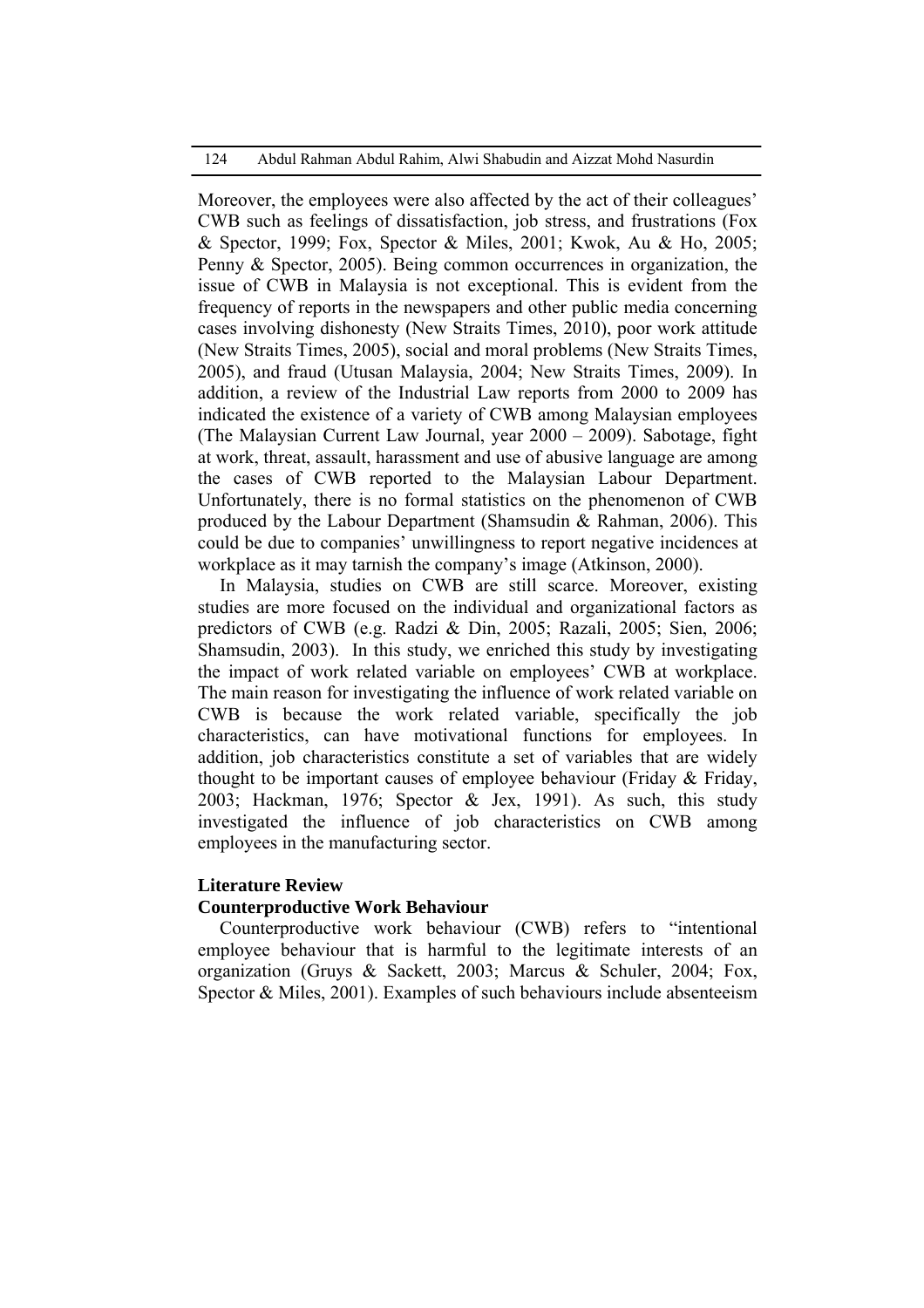(Henle, 2005), theft (Greenberg, 1997) and sexual harassment (Paetzold, 2004). Researchers have used different terms to denote these CWB behaviours such as misbehaviour (Ackroyd & Thomson, 1999), retaliation (Skarlicki & Folger, 1997), antisocial behaviour (Giacalone & Greenberg, 1997); deviance (Bennett & Robinson, 1995, 2000; Martinko, Gundlach & Douglas, 2002; Sackett & DeVore, 2001) and aggression (Baron & Neuman, 1998).

A review of past literature showed that regardless of the different terms that have been employed, these behaviours share some common characteristics namely: (1) it reflects any form of behaviour that violates customary norms or values either dominant organizational norms, societal norms, or violates both norms, (2) it indicates intentions that could be either voluntary or intentional that will or cause harm to the organization, its members or both; and, (3) it results in negative consequences to the organization, its members or even other people that have direct connection with the organization. CWB can vary based on its target: organizational and individual (Fox, Spector & Miles, 2001; Robinson & Bennett, 1995). Organizational targets can be further categorized into property CWB and production CWB. Property CWB refers to incidences where the employee violates the organizational norms by acquiring or damaging the organization's tangible assets. Production CWB refers to employee behaviours that violate organizational norms with regard to the quality and quantity of work to be accomplished. Individual targets are categorized as political CWB and personal aggression. Political CWB refers to behaviour that causes other individuals a political disadvantage. Personal aggression refers to acts of hostility toward other individuals. In summary, based on past research, this study conceptualized CWB based on its target namely organizational CWB (CWBO) and interpersonal CWB (CWBI).

Numerous studies (e.g. Lau, Au & Ho, 2003; Marcus & Schuler, 2004) have investigated the antecedents of CWB. These factors can be subsumed under four major categories namely: (1) personal-related which includes personality traits such as anger and anxiety (Fox and Spector, 1999), and the big five personality (Salgado, 2002), (2) organizational-related which includes organizational justice (Skarlicki and Folger, 1997) and workplace changes (Baron & Neuman, 1998). (3) job-related factors which include job demands (Grunberg, Moore and Greenberg, 1998), and job insecurity (Lim, 1996), and (4) environmental related such as lifestyles (Burke, 1987), family conflict (Anderson, Coffey & Byerly, 2002), and customer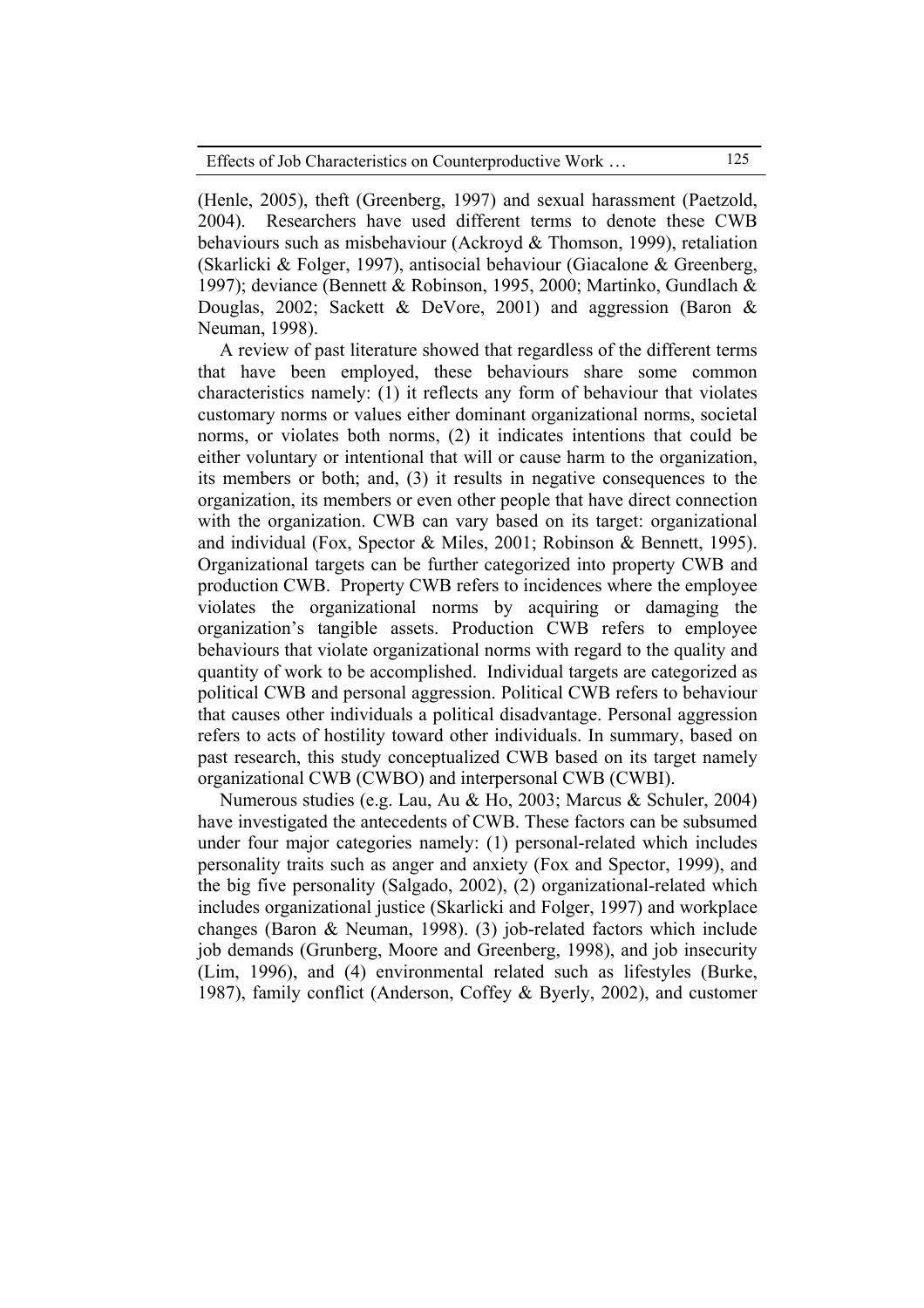126 Abdul Rahman Abdul Rahim, Alwi Shabudin and Aizzat Mohd Nasurdin

behaviour (Harris and Reynolds, 2003). Of the various antecedents and variables, empirical evidences indicated the salient role of job-related factors in influencing employees' CWB at work (Berg & Feij, 2003; Zhang & Snizek, 2003). This is because employees spend most of their time at the work place (Schor, 1992; Kristof-Brown, Zimmerman & Johnson, 2005) and hence, are more inclined to be affected by factors within the job itself. One important aspect of the job relates to employees' perception on the characteristics of the job itself. Using Hackman and Oldham's (1975; 1976; 1980) job characteristics model, this study investigated the impact of job characteristics on CWB.

## **Job Characteristics**

Job characteristics are the attributes of a job that can have motivational functions for employees. The job characteristics constitute a set of variables that are widely thought to be important causes of employee attitude and behaviour (Friday & Friday, 2003; Spector & Jex, 1991; Hackman & Oldham, 1972; 1976; 1980). According to the job characteristics model (JCM), job attitudes and behaviours are affected by five core job characteristics (Hackman and Oldham, 1976). These core job characteristics are skill variety, job identity, job significance, job autonomy, and feedback from the job influences an employee's internal motivation. These five core job characteristics can be combined into a single index of motivating potential score (MPS) that reflects the overall potential of a job to influence the individual's behaviours.

The JCM specifies three psychological states that must occur for a job to be internally motivated. First, the employee must perceive the job as meaningful. Second, the employee must experience responsibility for the job outcomes. Finally, the employee must have knowledge of results, that is, to know how well he/she is performing his/her jobs (Friday & Friday, 2003).

Another popular job characteristics model was developed by Karasek (1979) which proposed two scales of job characteristics that are psychological job demands and job control. Gelsema et al. (2005), and Yperen and Hagedoorn (2003) used Karasek's JDC (1979) model in their investigations on job satisfaction, stress, internal motivation, and fatigue at work. However, Fried and Ferris (1987) in their meta-analysis of 200 studies indicated that a large amount of research had been generated based on Hackman and Oldham's JCM (1976). As such, this study used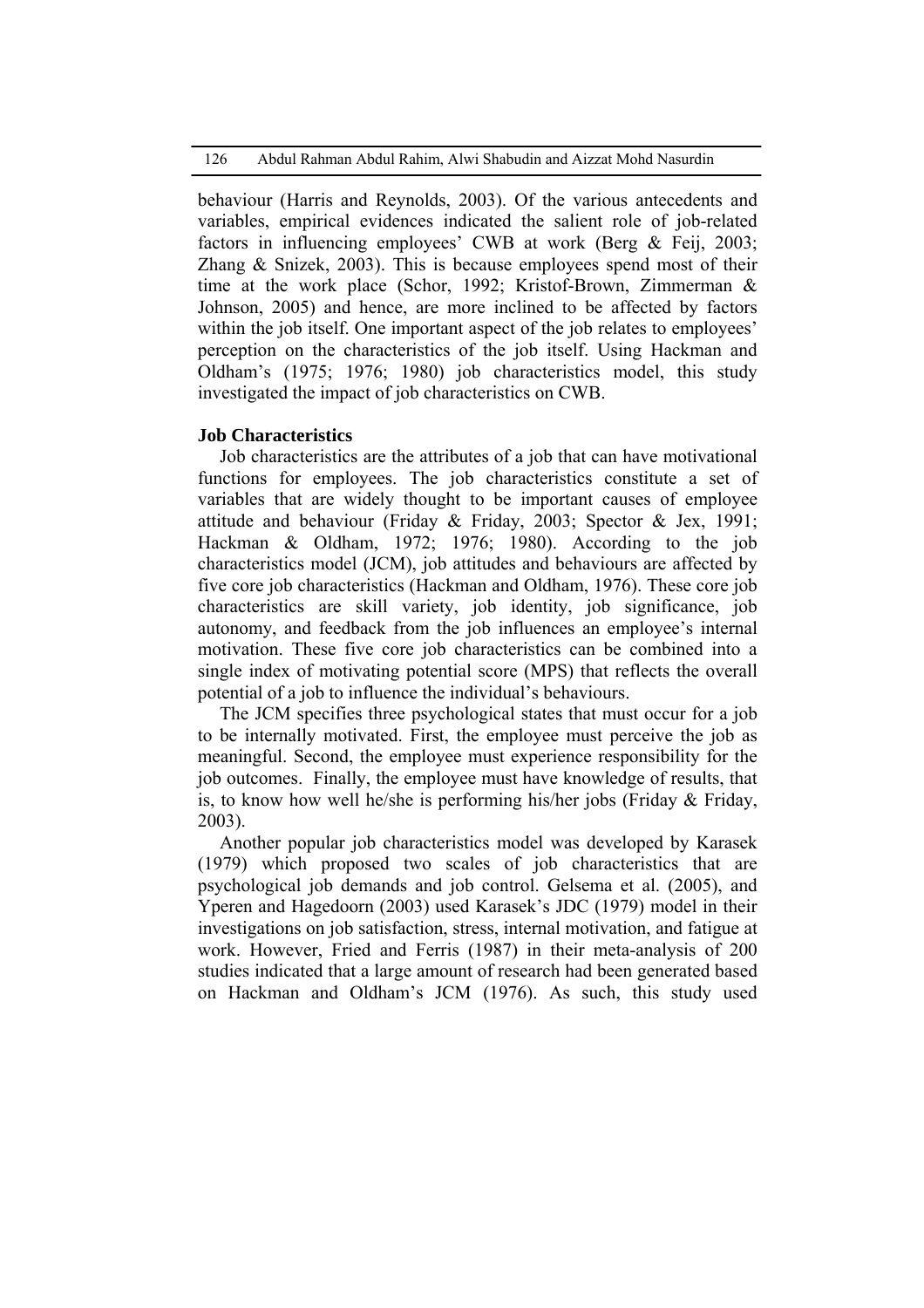Hackman and Oldham's model (1976) for investigating the association between job characteristics and CWB.

Scholars such as Hackman and Oldham (1976), Spector and Jex (1991) and Kahya (2007) posited that the better these five core characteristics can be designed into the job, the more the employee will be motivated, and the higher their performance quality and satisfaction would be. The effects of job characteristics on employee's behaviour and performance have been investigated in terms of production productivity (Parker, Wall & Codery, 2001), organizational citizenship behaviour (Chiu and Chen, 2005; Piccolo & Coloquitt, 2006), task performance (Piccolo & Coloquitt, 2006) and job performance (Demerouti, 2006; Kahya, 2007; Kuo & Ho, 2007). Many studies has also been conducted to investigate the relationship between job characteristics of specific type of deviant behavior such as absenteeism (Rentsh & Steel, 1998; Spector & Jex, 1991), procrastination (Lonergan & Maher, 2000), employee turnover (McKnight, Philips & Hardgrave, 2005), and work alienation (Banai & Reisel, 2007). These indicated a general acceptance that job characteristics act as a precursor of various job-related behaviours and performance. However, the past studies have focused on task performance, specific type of CWB, and organizational citizenship behaviour which have been conceptualized as positive work-behaviour (Lee & Allen, 2002; Miles, et al., 2002; Spector & Fox, 2002; Piccolo & Coloquitt, 2006). Hence, there is a great need to confirm the influence of job characteristics on one of the neglected dimensions on employees' work behaviour, specifically CWB, which is negative work behaviour .

According to some researchers (Dodd & Ganster, 1996; Hackman & Oldham, 1976; Parker, Wall & Cordery, 2001), employees whose job design consists of high levels of the five core job characteristics should have high performance and satisfaction, low turnover, low sick leave and absenteeism. Rentsh and Steel (1998) demonstrated that the dimensions of job characteristics, that are skill variety, task identity, job autonomy and job scope were negatively and significantly related to measures of absenteeism in terms of time lost at work and absence frequency. In contrast, Spector and Jex (1991) failed to find any significant relationship between job autonomy, job significance, job feedback, job scope and absenteeism. In the same study, Spector and Jex (1991) empirically demonstrated a significant and negative relationship between job autonomy, job identity, job feedback, and intention to leave. In similar note, Landeweerd and Boumans (1994) found a negative and significant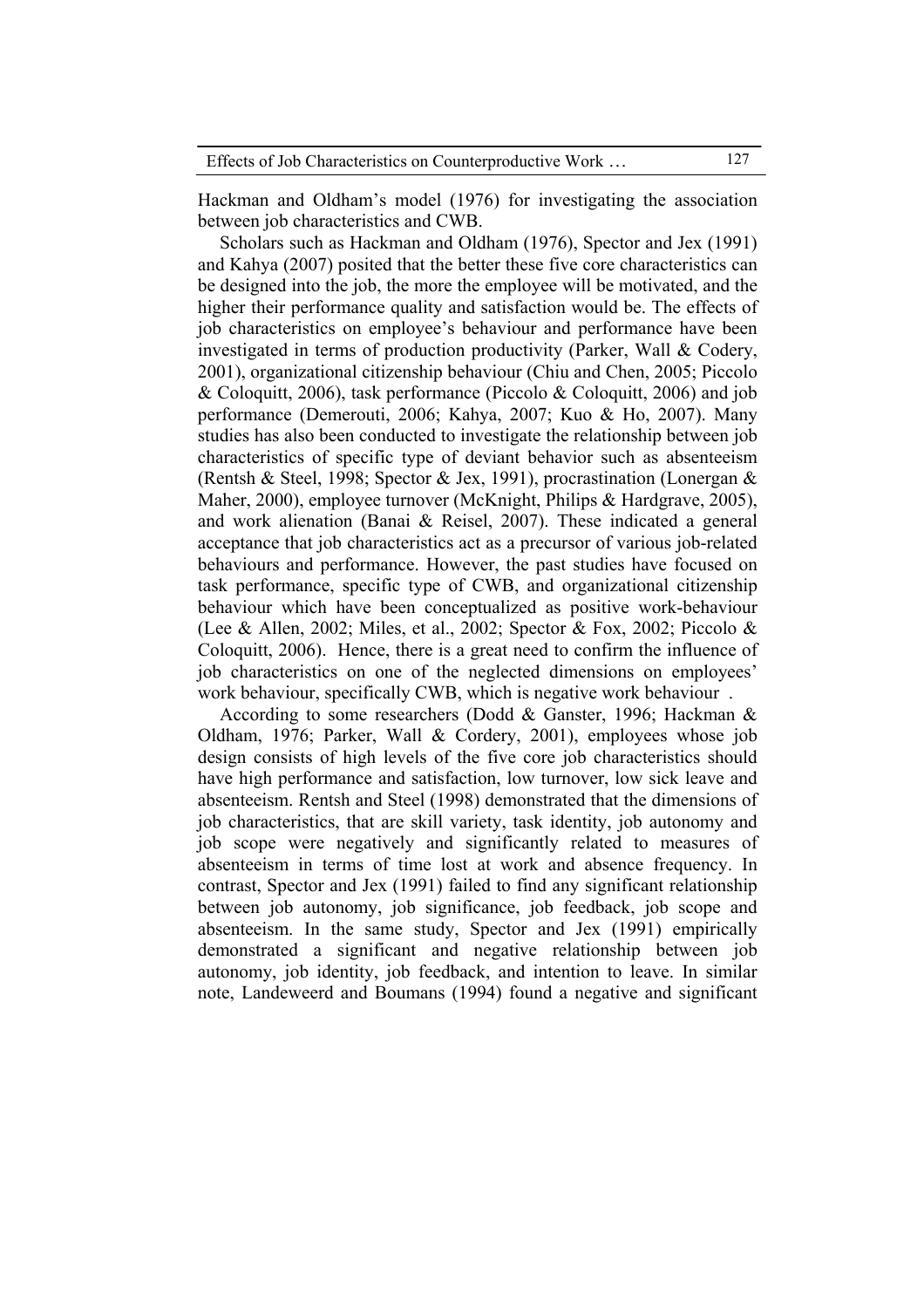relationship between job feedback, job autonomy, and health complaints. Lonergan and Maher (2000) empirically demonstrated that when task significance and job feedback is high, employees' procrastination at work was found to be low. However, Lonergan and Maher (2000) found no significant relationship between job autonomy and procrastination.

Fried and Ferris (1987) reviewed 200 relevant studies on the JCM model. They concluded that job characteristics (skill variety, job identity, job significance, job autonomy, job feedback) were correlated to behavioural outcomes such as productivity, job involvement, job performance, and turnover. Results of a meta-analysis by Spector (1986) revealed that higher perceived autonomy was related to job performance. Landeweerd and Borman (1994) found that nurses who had low preference for job autonomy had higher absenteeism. Rentsch and Steel (1998) demonstrated that employees with motivating job characteristics continued to correlate negatively and significantly with a measure of absence and time-lost absence frequency and health complaints up to six years after the job characteristics had been assessed. In addition, Lonergan and Maher (2000) found a significant and negative relationship between job autonomy, job significance, job feedback and procrastination. However, Fox, Sector, and Miles (2001) found no significant relationship between job autonomy and personal counterproductive behaviour. In contrast, Chiu and Chen (2005) and Piccolo and Coloquitt (2006) found a significant positive relationship between job variety, job significance, job feedback, and OCB. OCB has been conceptualized as the opposite construct of CWB (Kelloway, Louglin, Barling & Nault, 2002; Lee & Allen, 2002; Miles, Borman, Spector & Fox, 2002).

The above discussion indicated a general acceptance that job characteristics act as a precursor to various job-related behaviours and performance. From the discussions, this study argued that high level of the core job characteristics will be negatively correlated with CWB. Hence, it is postulated:

**H1: There is a significant negative relationship between Job Characteristics (job autonomy, job identity, job feedback, job significance, skill variety) and CWB (CWBO, CWBI).** 

H1a: There is a significant negative relationship between job autonomy, and both CWBO and CWBI.

H1b: There is a significant negative relationship between job identity, and both CWBO and CWBI.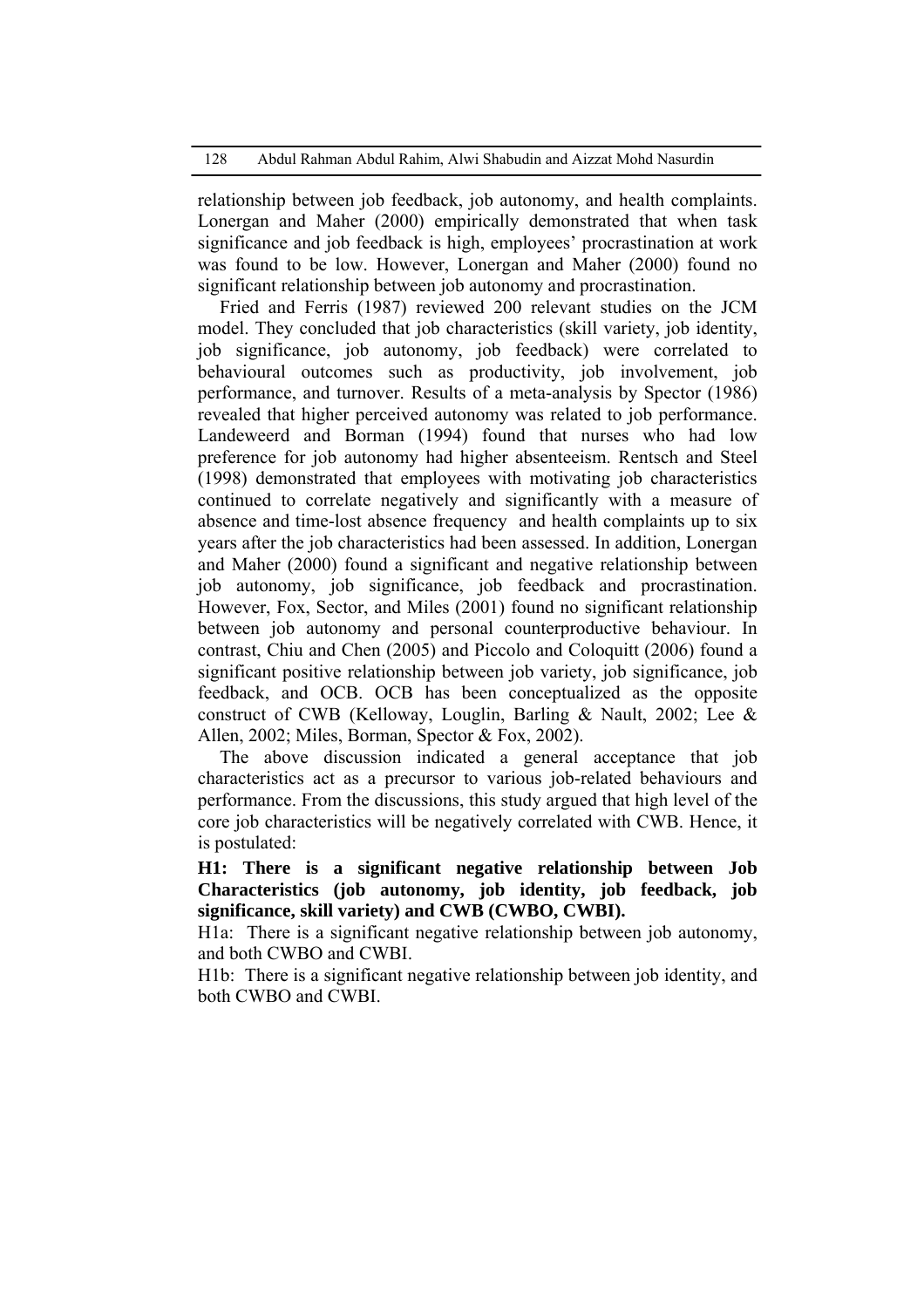H1c: There is a significant negative relationship between job feedback, and both CWBO and CWBI.

H1d: There is a significant negative relationship between job significance, and both CWBO and CWBI.

H1e: There is a significant negative relationship between skill variety, and both CWBO and CWBI.

# **Methodology**

## **Sample**

Respondents in the study were employees attached to 100 large companies (which employ more than 500 people) which are members of the Federation of Malaysian Manufacturers (FMM). A systematic sampling procedure was utilised to select the 100 out of 262 large companies identified from the FMM list. A total of 1500 questionnaires were distributed to the respondents with the help of the firms' human resource managers. Respondents were given two weeks to answer the questionnaires. In all, 31.5% of the questionnaires were returned. However, only 355 were useable for further analysis.

### **Measurement**

The predictor variable used in this study is job characteristics. To measure job characteristics, items developed by Hackman and Oldham (1974) and Sims, Szilagyi, and Keller (1976) were used. Taking into account the nature of the job in the production department and the findings of Lonergan and Maher (2002), four dimensions with 18 items were used to measure job characteristics. The four dimensions are job significance, job identity, job feedback, and job autonomy. A sample item of job significance is: "My job is so important for organizational or departmental achievement". One of the job identity sample item is: "I have the opportunity to do a job from the beginning". A sample item of job feedback is: "I can find out how well I am doing in the job I'm working on". Meanwhile, a sample item of job autonomy is: "I have the freedom to do pretty much what I want on my job". The reliability of job characteristics dimensions range from  $0.60 - 0.93$ . The responses range from  $1 =$  "very little", and  $7 =$  "maximum amount."

The criterion variables related to CWB were gauged via supervisory ratings. 27 items developed by Robinson and Bennett (1995) were used. Items were scored on a 7-point likert scale ranging from  $1 =$  'never' to  $7 =$ 'more than 15 times .'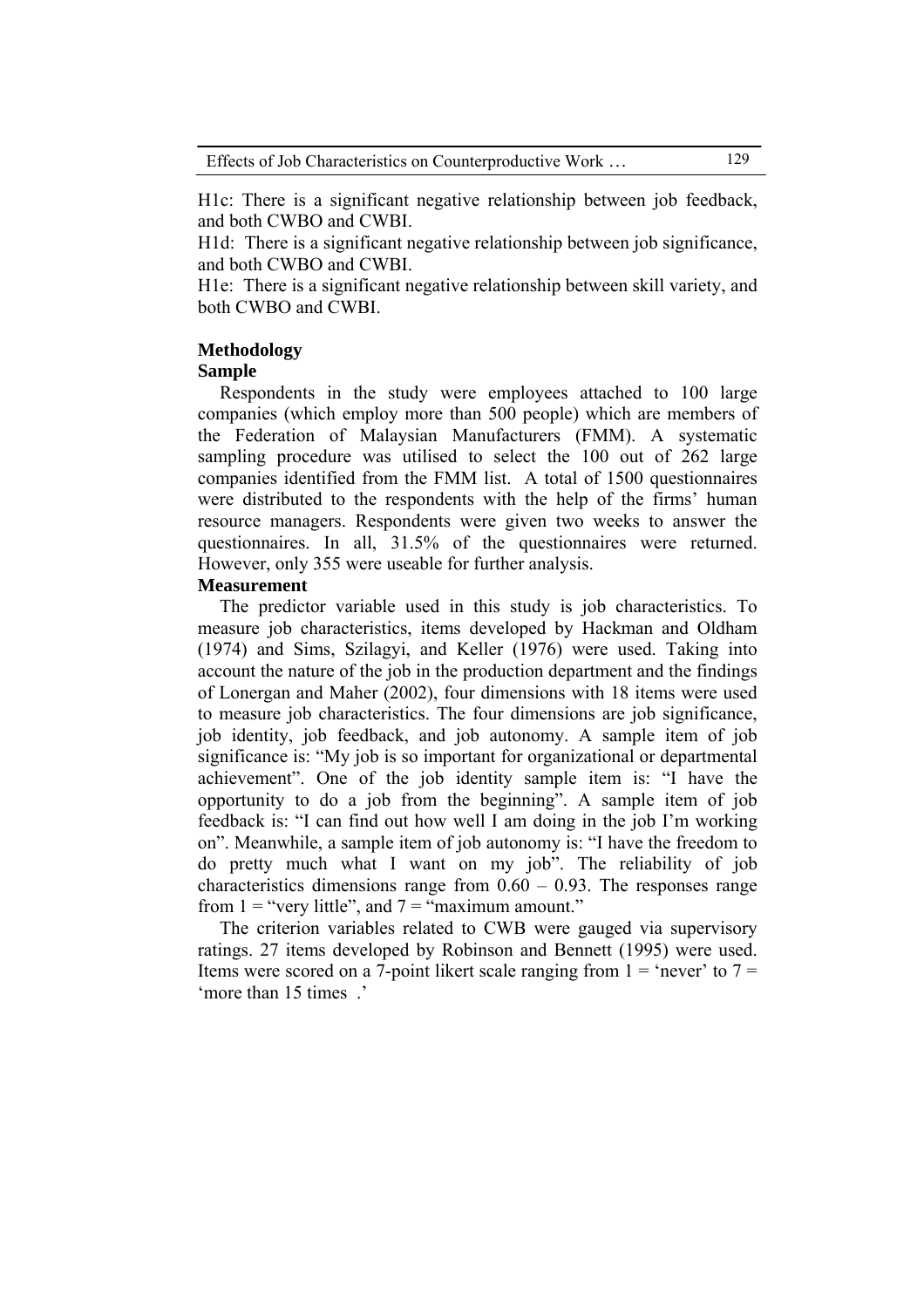#### **Method of Analysis**

The hypotheses of the study were tested via hierarchical regression (Hair et al., 2006). Previous studies have shown that gender, age, tenure, and job position were significant predictors of CWB (Douglas & Martinko, 2001; Lau, Au, & Ho, 2002; Martinko, Gundlach, & Douglas, 2002; Thoms, Wolper, Scott, & Jones, 2001). Hence, these four demographic variables were controlled in the statistical analyses.

### **Results**

#### **Sample Profile**

A total of 355 respondents (subordinates) participated in this survey where 59.4% were males, 40.6% were females, and 56% of them were married. The average age was  $30.19$  years old (SD= 6.9) and ranged from 19 to 57 years old. Approximately 64.5% had educational qualification up to secondary school level, and the remaining respondents (35.5%) had a certificate, diploma, or degree qualification. In terms ethnicity, majority of the subordinates were Malays (84.5%), followed by Chinese (6.5%), Indian (6.2%), and others (2.8%). The respondents average organizational tenure was 7.93 years  $(SD = 6.2)$ .

The average age of the superiors who were responsible in evaluating the respondents was  $35.2$  years (SD = 6.3) and  $84.2\%$  of them were married. Majority of the superiors were male (79.7%). In terms of educational qualification, 32.9% of the superiors possessed secondary school level qualification, 24.8% held diploma, 35.5% had bachelor degree and 6.7% had other qualifications. Majority of the superiors were Malay (74.1%), followed by Indians (14.6%) and Chinese (11.3%). Their average organizational tenure was  $9.7$  years (SD = 7.1).

### **Factor Analysis of Counterproductive Work Behaviour (CWB)**

In order to identify appropriate factors for subsequent analyses, data reduction was employed. In conducting the data reduction process, this study complies with Hair et al.'s (2006) guidelines. A factor with less than three items was excluded from further analysis because it is considered weak and unstable (Castello & Osborne, 2005). Reliability test were subsequently carried out after factor analysis. Exploratory principal component factor analysis was employed in order to assess the validity of the CWB construct. Table 1 provides the results of factor analysis on CWB variables. As shown in Table 1 below, the KMO measure of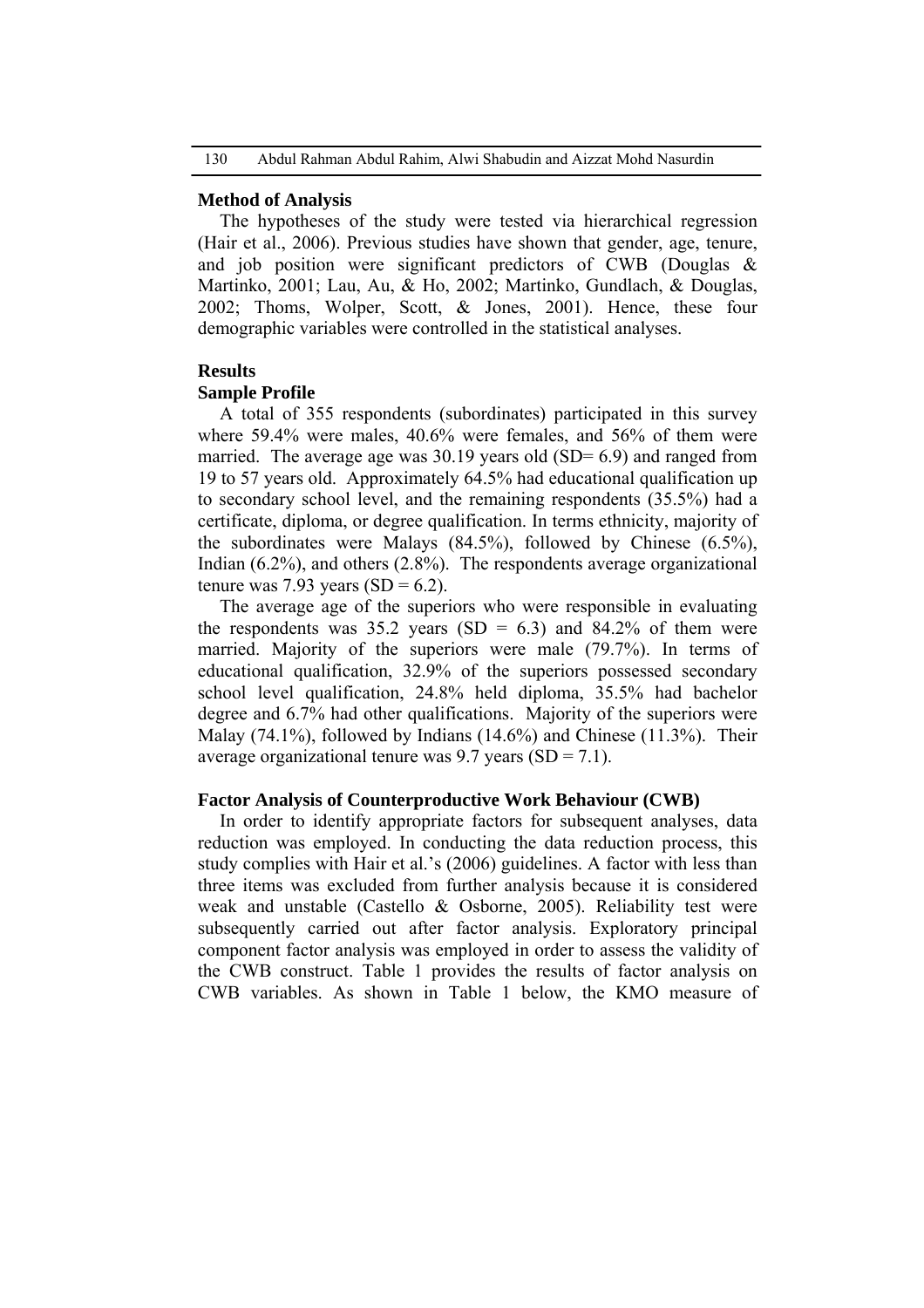| Effects of Job Characteristics on Counterproductive Work | 131 |
|----------------------------------------------------------|-----|
|----------------------------------------------------------|-----|

sampling adequacy value for the items was .862 indicating that the items were interrelated and they shared common factors. Bartlett's test of sphericity was also found to be significant (Approx. Chi-square = 2719.64,  $p < .001$ ) indicating the significance of the correlation matrix and thus the appropriateness for factor analysis. The individual MSA values for all items exceed .50, ranging from .74 to .94, suggesting that the items represent the underlying structure of the new factors. Results of the varimax rotated analysis indicated the existence of three significant factors with eigenvalues greater than one that explained 65.54 % of the total variance **.**

| Table 1: Results of Factor Analysis on Counterproductive work benaviour      |            |       |       |  |  |  |  |
|------------------------------------------------------------------------------|------------|-------|-------|--|--|--|--|
| <b>Items</b>                                                                 | F1         | F2    | F3    |  |  |  |  |
| <b>Factor 1: Interpersonal CWB</b>                                           |            |       |       |  |  |  |  |
| Makes fun of someone at work                                                 | .76        | .03   | .22   |  |  |  |  |
| Publicly embarrassed someone at work                                         | .83        | .17   | .16   |  |  |  |  |
| Plays a mean prank on someone at work                                        | .79        | .32   | .14   |  |  |  |  |
| Swears/curses at someone at work                                             | .61        | .34   | .38   |  |  |  |  |
| <b>Factor 2: Production CWB</b>                                              |            |       |       |  |  |  |  |
| Takes an additional break or a longer break than is acceptable at workplace  | .08        | .72   | .17   |  |  |  |  |
| Leaves his or her work to someone else to finish                             | .45        | .57   | .06   |  |  |  |  |
| Taking unnecessary sick leaves                                               | .24        | .66   | .394  |  |  |  |  |
| Spent too much time fantasizing or daydreaming instead of working            | .36        | .67   | .252  |  |  |  |  |
| Intentionally works slower than he or she could have worked                  | .25        | .79   | .11   |  |  |  |  |
| <b>Factor 3: Property CWB</b>                                                |            |       |       |  |  |  |  |
| Tells someone about the lousy place where he or she works                    | .36        | .07   | .64   |  |  |  |  |
| Takes office equipment/property without permission                           | .03        | .11   | .86   |  |  |  |  |
| Falsifies information (e.g., a receipt claimed or number of hours worked) to | .28        | .44   | .55   |  |  |  |  |
| get reimbursed for more money than deserves                                  |            |       |       |  |  |  |  |
| Discusses confidential organizational information with unauthorized person   | .46        | .42   | .55   |  |  |  |  |
| Use office facilities for personal use                                       | .19        | .29   | .75   |  |  |  |  |
| Eigenvalues                                                                  | 6.47       | 1.33  | 1.23  |  |  |  |  |
| Percentage Variance Explained                                                | 22.62      | 21.88 | 20.04 |  |  |  |  |
| Total Percentage Variance Explained                                          | 65.54      |       |       |  |  |  |  |
| <b>KMO</b>                                                                   | .862       |       |       |  |  |  |  |
| Bartlett's Test of Sphericity                                                | 2719.64*** |       |       |  |  |  |  |
| Cronbach's Alpha                                                             | .82        | .79   | .81   |  |  |  |  |

**Note.** N=355. Bold loadings indicate the inclusion of that item in the factor;  $*p<.05$ ;  $*p<.01$ , \*\*\*p<.001.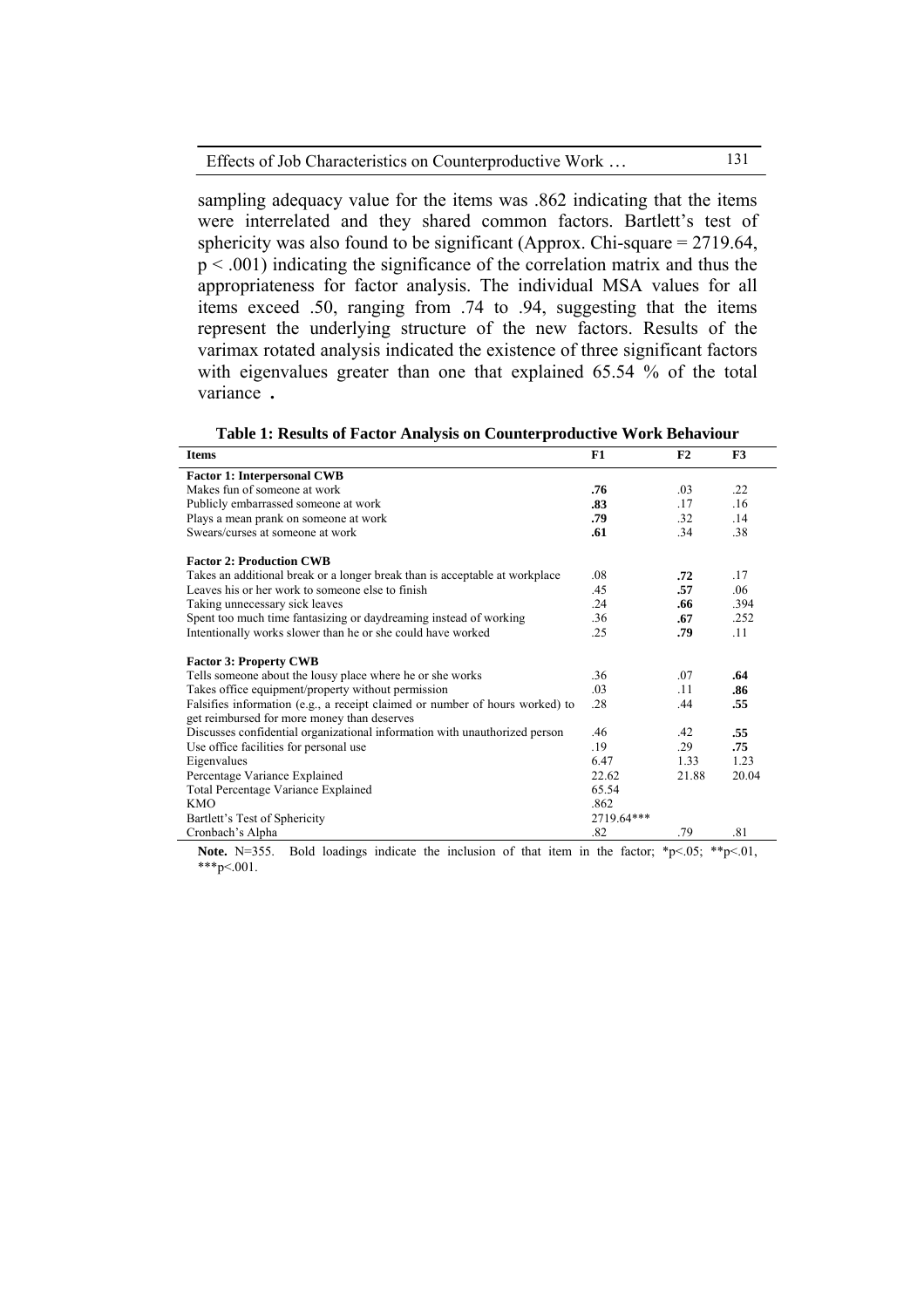132 Abdul Rahman Abdul Rahim, Alwi Shabudin and Aizzat Mohd Nasurdin

## **Restatement of Hypotheses**

Based on the output of the factor analyses, the initial hypotheses were restated as follows.

# **H1: Job Characteristics (job autonomy, job identity, job feedback, job significance, skill variety) will be negatively related with production CWB (CWBPo). CWBPr, CWBI).**

# **H 1.1: Job characteristics will be negatively related with interpersonal CWB (CWBI)**

H 1.1a: Job significance will be negatively related with **CWBI**.

H 1.1b: Job feedback will be negatively related with **CWBI**.

H1.1c: Job identity will be negatively related with **CWBI**.

H 1.1d: Job autonomy will be negatively related with **CWBI**.

# **H 1.2: Job characteristics will be negatively related with production CWB (CWBPo)**

H 1.2a: Job significance autonomy will be negatively related with CWBPo.

H 1.2b: Job feedback will be negatively related with CWBPo

H 1.2c: Job identity will be negatively related with CWBPo

H 1.2d: Job autonomy will be negatively related with CWBPo.

# **H 1.3: Job characteristics will be negatively related with property CWB (CWBPr)**

H 1.3a: Job significance will be negatively related with CWBPr.

H 1.3b: Job feedback will be negatively related with CWBPr.

H 1.3c: Job identity will be negatively related with CWBPr.

H1.3d: Job autonomy will be negatively related with CWBPr.

## **Descriptive Statistics, Intercorrelations, and Reliabilities**

The means, standard deviations, intercorrelations, and reliabilities for the measures used in the study are reported in Table2.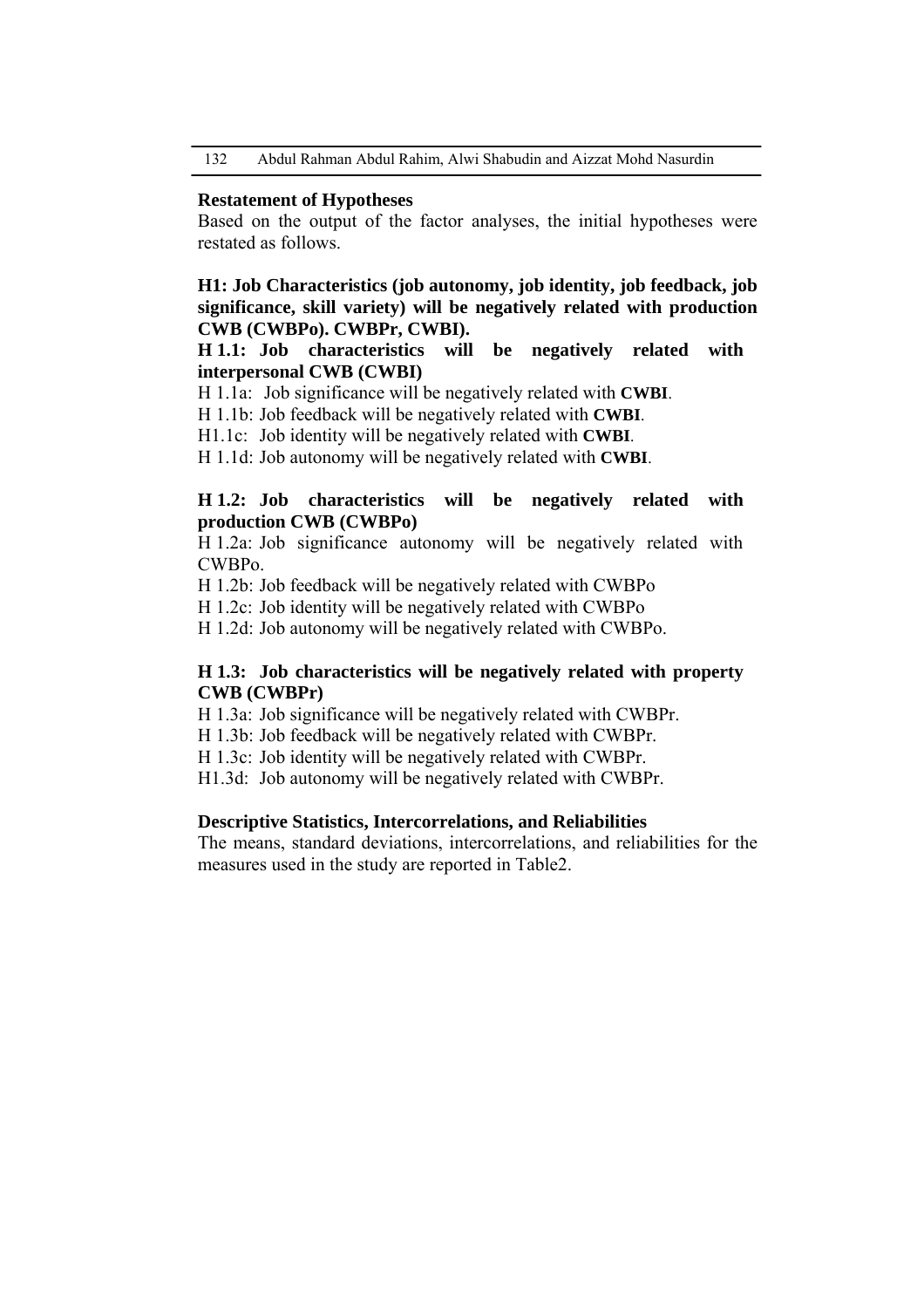| Vr             | Mean | SD   |         |         |            |         |         |         |       |
|----------------|------|------|---------|---------|------------|---------|---------|---------|-------|
|                | 1.36 | .69  | (.82)   |         |            |         |         |         |       |
| $\mathfrak{D}$ | 1.62 | .77  | $.61**$ | (.79)   |            |         |         |         |       |
| 3              | 1.40 | .72  | $.62**$ | $.65**$ | (.81)      |         |         |         |       |
| 4              | 5.11 | 1.22 | $-.07$  | $-11**$ | $-17**$    | (.84)   |         |         |       |
| 5              | 4.57 | 1.29 | $-.08$  | $.10**$ | $-0.09***$ | $.19**$ | (.84)   |         |       |
| 6              | 5.38 | 1.02 | $-.05$  | $-.08$  | $-15**$    | $.25**$ | $.26**$ | (.82)   |       |
|                | 4.20 | 1.21 | $-.06$  | $-10**$ | .02        | $.28**$ | .09     | $.21**$ | (.73) |

**Table 2: Descriptive statistics, correlations, and reliabilities**

**Note:**  $N= 355$ ,  $\mathbf{\hat{p}}$  < .01;  $\mathbf{\hat{p}}$  × .05,  $\mathbf{\hat{p}}$  × .10. Reliabilities are provided in parentheses. Vr = Variable, 1= Interpersonal CWB, 2= Production CWB, 3 =Property CWB, 4= Job Significance, 5= Job Feedback, 6= Job Identity, 7= Job Autonomy

As shown in Table 2, the respondents of this study indicated that the mean score for CWBI was 1.36 (SD = 0.69), CWBPo was 1.62 (SD = 0.77), and CWBPr was  $1.40$  (SD = 0.72). In general, the mean score for interpersonal CWB, production CWB, and property CWB in this study is low. The respondents of this study had shown a relatively high level of job characteristics with regard to job significance (mean  $= 5.11$ ), job feedback (mean  $= 4.57$ ), and job identity (mean  $= 5.38$ ) and job autonomy (4.20). The reliability coefficient for all variables is acceptable as it is higher than 0.7 (Hair et al., 2006).

## **Regression Results**

#### *The Influence of Job Characteristics on CWB*

Table 3 shows the results of the regression analysis between the independent variables (comprising of the four dimensions of JC) and the dependent variables (comprising of the three forms of CWB namely CWBI, CWBPo, and CWBPr). As depicted in Table 3, none of the control variables is found to have a significant impact on the forms of CWB. Table 3 also demonstrates that the model variables explain 23 percent of the variation in CWBI ( $\Delta R^2 = 0.21$ , p < .01). Job feedback shows a negative and significant relationship ( $\beta$  = -0.22, P < .01) with CWBI. This indicated a support for H 1.1b. In contrast, there is no significant relationship between job significance, job identity, job autonomy, and CWBI. Hence, hypothesis H 1.1 is partially supported.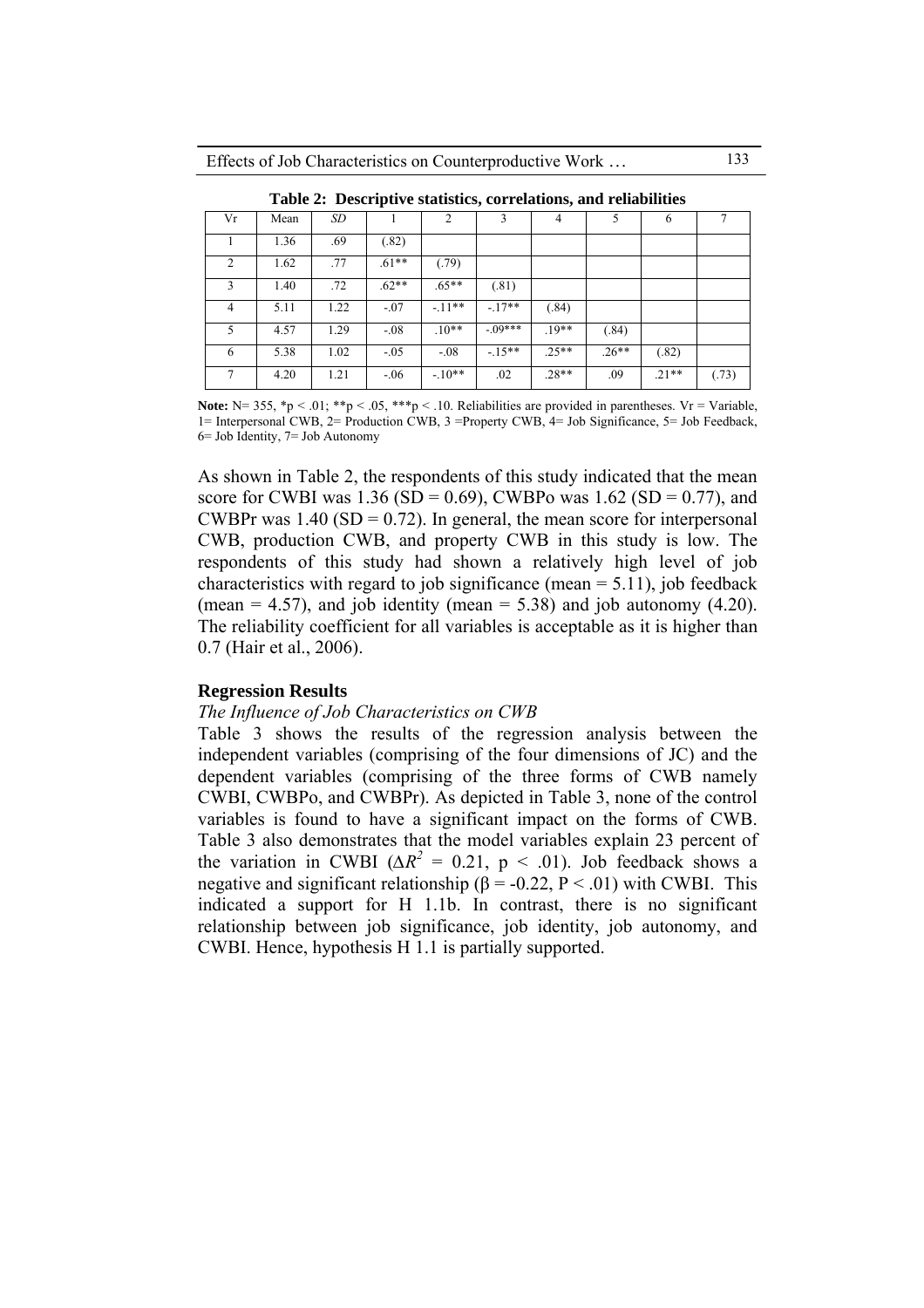|                               |                   | Dependent Variables |         |                |              |          |
|-------------------------------|-------------------|---------------------|---------|----------------|--------------|----------|
|                               | Interpersonal CWB |                     |         | Production CWB | Property CWB |          |
| Step 1: Control Variables     |                   |                     |         |                |              |          |
|                               | Model 1           | Model 2             | Model 1 | Model 2        | Model 1      | Model 2  |
| Organizational Tenure         | $-.04$            | $-.13$              | .16     | .19            | .05          | .04      |
| Age                           | $-.06$            | $-.02$              | $-.05$  | $-.08$         | $-.06$       | $-.05$   |
| <b>Job Position</b>           | .01               | .02                 | $-.10$  | $-.16$         | .06          | .04      |
| Gender                        | .11               | .15                 | $-.15$  | $-16$          | .01          | .03      |
| Step 2: Independent Variables |                   |                     |         |                |              |          |
| Job Significant $a$           |                   | .00.                |         | $.13**$        |              | $-.03$   |
| Job Feedback a                |                   | $-.22*$             |         | .04            |              | $-12**$  |
| Job Identity a                |                   | $-.04$              |         | $-09***$       |              | $-10***$ |
| Job Autonomy a                |                   | .06                 |         | .03            |              | .05      |
| $R^2$                         | .02               | $.23*$              | $.05*$  | $14**$         | .01          | $.11*$   |
| $\Delta R^2$                  |                   | $.21*$              |         | $.09**$        |              | $.10*$   |
| F                             | 1.33              | $4.35*$             | $3.52*$ | $2.47*$        | .37          | $2.11*$  |

**Table 3: Results of Regression Analysis: Impact of JC on CWB**

**Notes:** N = 355; **a** = Job characteristics; CWB = Counterproductive Work Behaviour;  $*$ p < 0.01,  $*$  $*$ p < 0.05,  $***p < 0.10$ .

Table 3 also indicated that the model variables explain 14 percent of the variation in CWBPo ( $\Delta R^2 = 0.09$ , p < 0.05). Job feedback and job autonomy demonstrated a non significant relationship with CWBPo. Only job identity demonstrated a significant and negative relationship which supported H 1.2bc. Interestingly, job significant demonstrated a positive and significant relationship with CWBPo. Thus, hypothesis H 1.2 is partially supported.

For CWBPr, it was explained by 11 percent of the model variables (*∆R2*  $= 0.10$ , p < .01). Table 3 also depicted that job feedback ( $\beta = -0.12$ , P < .01) and job identity ( $\beta$  = -0.10, P < .01) had significant and negative relationship with CWBPr. On the other hand, no significant relationship between job significance, job autonomy and CWBPr was indicated. Only H 1.3b and H 1.3c were supported. Therefore, hypothesis H 1.3 is partially supported.

#### **Discussion, Implication, Limitations, and Conclusion**

Factor analysis of the data collected revealed three dimensions of CWB namely, interpersonal CWB (CWBI), production CWB (CWBPn), and property CWB (CWBPr). The two dimensions of organizational CWB (CWBO) identified were production CWB (CWBPn) and property CWB (CWBPr) that concurs with that of Robinson and Bennett's (1995). On the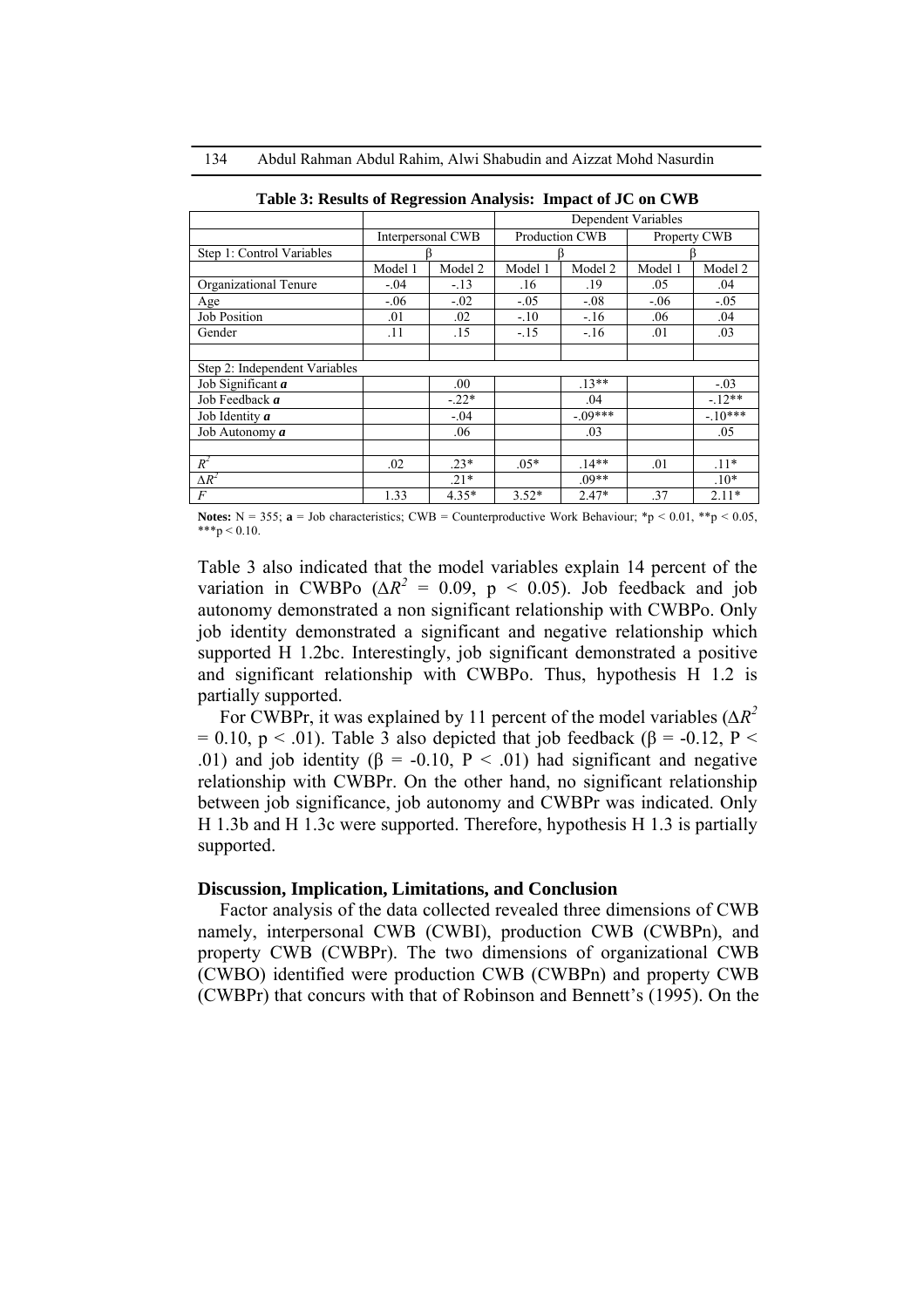other hand, interpersonal CWB (CWBI) remains as a single dimension instead of two dimensions originally identified by Robinson and Bennett (1995). This finding may be culture-bound. According to Abdullah (1992), Malaysians are relationship-oriented and value harmony. Hence, they tend to avoid sensitive interpersonal issues (such as to act rudely toward someone at work, or making an ethnic or religious joke).

The result of the regression analysis provided partial support for a significant and negative relationship between JC and CWB. Only four sub hypotheses were supported (H 1.1c, H1.2b, H1.3b, and H1.3c). These findings concur with past studies (Landeweered & Borman, 1994; Lonergan & Maher, 2000). As conceptualized, job feedback demonstrated a significant and negative relationship with CWBI ( $\beta$  = -0.22, P < .01) and CWBPr ( $\beta$  = -0.12, P < .01). When employees receive feedback from their supervisor, they are able to access their performance. Subsequently, feedback from their supervisor regarding their job may be viewed as avoidance of unfavourable evaluation. Receiving job feedback will also enable employees to access their own performance. Hence, job feedback will reduce any evaluation hesitation and enhance motivation in performing the job. Indirectly, this makes them less to act deviant and particularly their CWBI and CWBPr is reduced.

Past studies (Dodd & Ganster, 1996; Fried & Ferris, 1987; Hackman & Oldham, 1976, Parker & Cordery, 2001) showed that JC are related to outcomes, regardless of whether variance in the characteristics is attributable to job class or to a specific job. The findings of this research, however failed to fully support such prediction. Findings of this research revealed no significant relationship between job autonomy and CWB (CWBI, CWBPo CWBPr). The reason for this could be due to the demographic characteristics of the respondents. It was identified that nearly 80 percent of the studied respondents were production operators. Production operators are lower level employees who have more structured job scope and receive less autonomy in performing their job. Furthermore, being lower level employees, the production operators would prefer to accept instructions from their supervisors/superior (Abdullah, 1996; 2003). This finding also concurs to Lundberg and Peterson (1994) who found indicated that Asian employees consider job autonomy as less important in their employment relationship.

By conceptualizing the social exchange theory, this study expects that job identity will be negatively related to CWBO (CWBPo and CWBPr).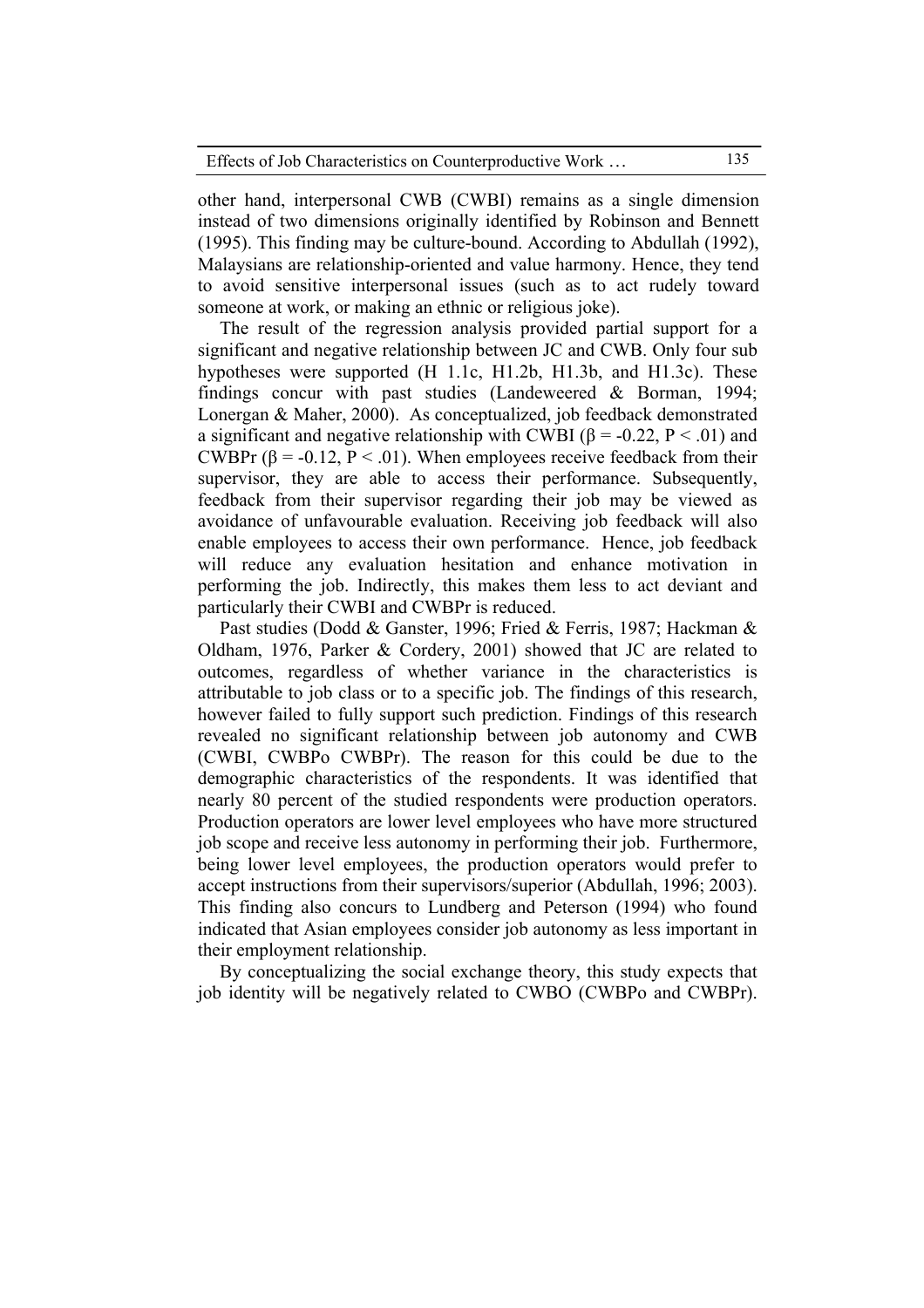This study empirically demonstrated that job identity had a significant and negative relationship with CWBPr and CWBPo. It is presumed that when job identity is high, the employee will be involved in doing and completing the job from the beginning. Having high involvement in doing and completing a job will create a sense of self-satisfaction. Subsequently, the act of counterproductive will be reduced. This finding concurs with Fried and Fried (1987) meta-analysis that found job identity in comparison to other measured job characteristics, shows the highest relationship with work performance. Rentsch and Steel (1998) empirically proved the existence of a significant and negative relationship bob identity and forms of CWB such as absenteeism.

This study empirically showed that job significant had no relationship with CWBI and CWBPr. Meanwhile, job feedback had no significant relationship with CWBPo. It was also revealed that job identity had no significant relationship with CWBI. The difference between the findings of this study and past research (such as Bolin & Heartherly, 2001; Martin, Blum, & Roman, 1992; Zhang & Snizek, 2003) may be due to the characteristics of the respondents of this study. Respondents of this study consisted of production operators, line leaders/assistant supervisors, and production technicians from different types of work settings. These three different levels of job category, different nature of job context and different job scope may further contribute to the non significant relationship between these variables (job significance, job identity, and job feedback) and CWB. These findings were consistent with the findings of Lonergan and Maher (2000) and Spector and Fox (1991) that there was no significant relationship between job autonomy, job feeback, job scope, and forms of CWB such as absenteeism, and procrastinations.

Findings of this study suggest that the management should conduct a more frequent job feedback exercise. Frequent job feedback exercise enables the supervisors to provide more opportunity for the employees to know how well they are performing a job. Providing job feedback will help employees understand the actual results of their work activities. Having such knowledge, they will strive to minimize job flaws and enhance their performance. Failing to provide job feedback may lead employees to engage in CWBI and CWBPr.

Besides providing the employees information in relation to their job/work, they should also be informed about the organizational development as a whole. For example, the employees should know about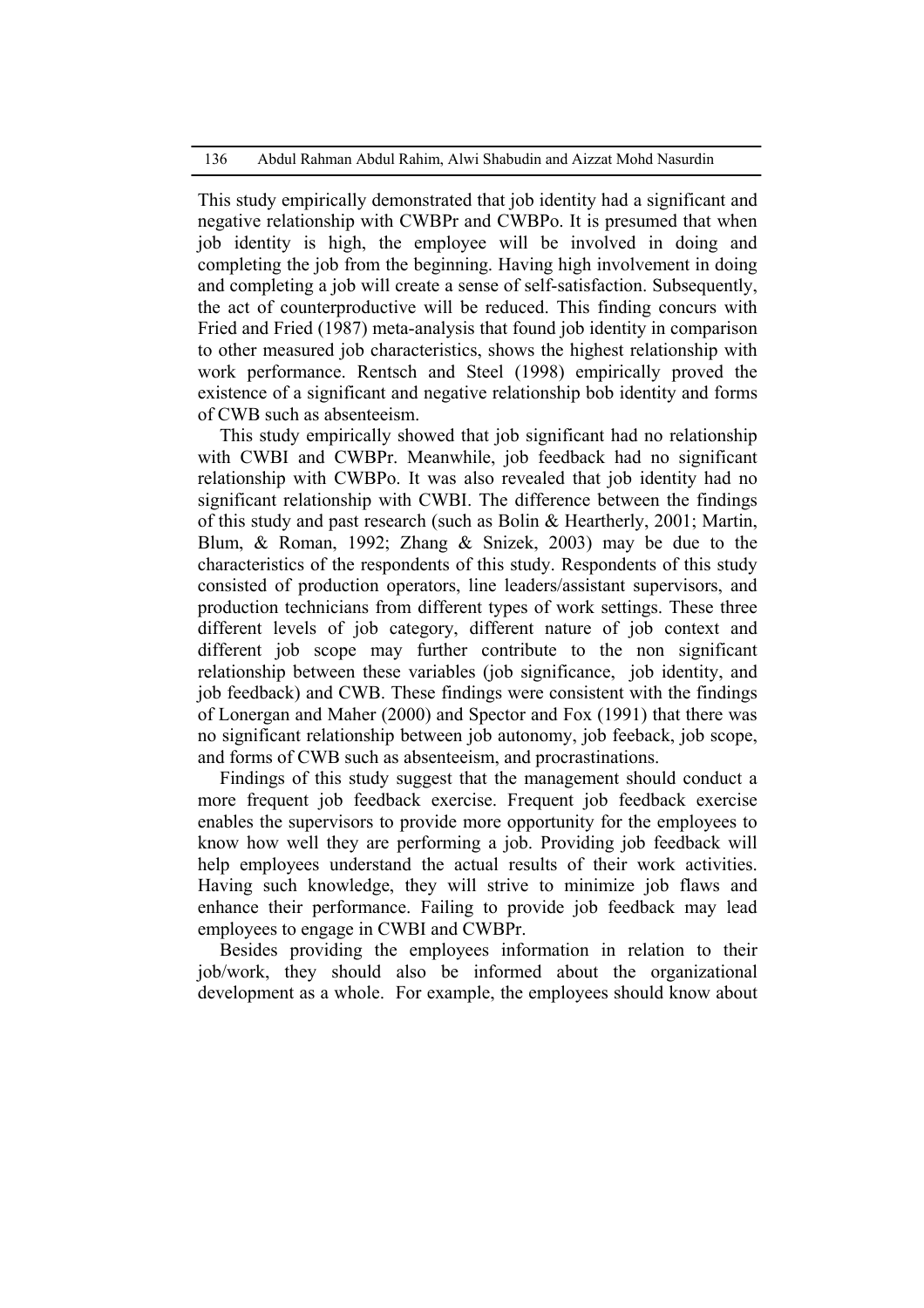| Effects of Job Characteristics on Counterproductive Work | 137 |
|----------------------------------------------------------|-----|
|----------------------------------------------------------|-----|

new appointments of key personnel to changes in organizational procedures and regulations. Hence, providing employees with more information regarding their jobs, other members' role, and about the organization itself may help the organization curtail incidences of CWBI such as making funs of others, cursing others at work and playing a mean prank on someone.

Job identity is another characteristic of a job that has a negative impact on CWBO (CWBPo and CWBPr). The results empirically demonstrated that an employee whose job lack identity will engage in CWBO. The employee may steal from the organization, use office facilities for personal use, taking unnecessary sick leave or leave work early. One approach that could be adopted by management is by giving an opportunity to every employee to experience every stage of the production process. This approach, known as job rotation, will involve employees in the whole production process, thus enhancing their level of product knowledge and appreciation of other employees' role in the production process.

Like all studies, this study is also subjected to some limitations. First, this study adopted supervisory rating method in order to reduce common method bias. However, it may be unlikely for supervisors to know all incidences of CWB because employees are inclined to be tactful when doing such acts. Future research should adopt superior-subordinate dyadic method rating to further reduce the extent of common method bias. Second, the characteristics of the sample may limit the generalizability of the findings. This is because nearly 85% of the respondents were Malays relative to other ethnic groups like the Chinese and Indians. To avoid any biasness, future researchers should ensure an equal distribution of respondents from various ethnic groups. Third, the sample of this study was solely taken from the manufacturing industries.Vardi and Weitz (2004) indicated that CWB is a universal problem and occur in any organization. However, the work nature and work environment between the service and production organizations differs. Moreover, Aryee, Budhwar, and Chen (2002) and Lowe, Kroeck, and Sivasubramaniam (1996) emphasized that work nature and work environment between the public and private sector is also different. Therefore, future research should also investigate the occurrences of CWB for the both public and private sector.

In conclusion, despite several limitations, this research provides evidences of how job characteristics can affect employees' CWB. All the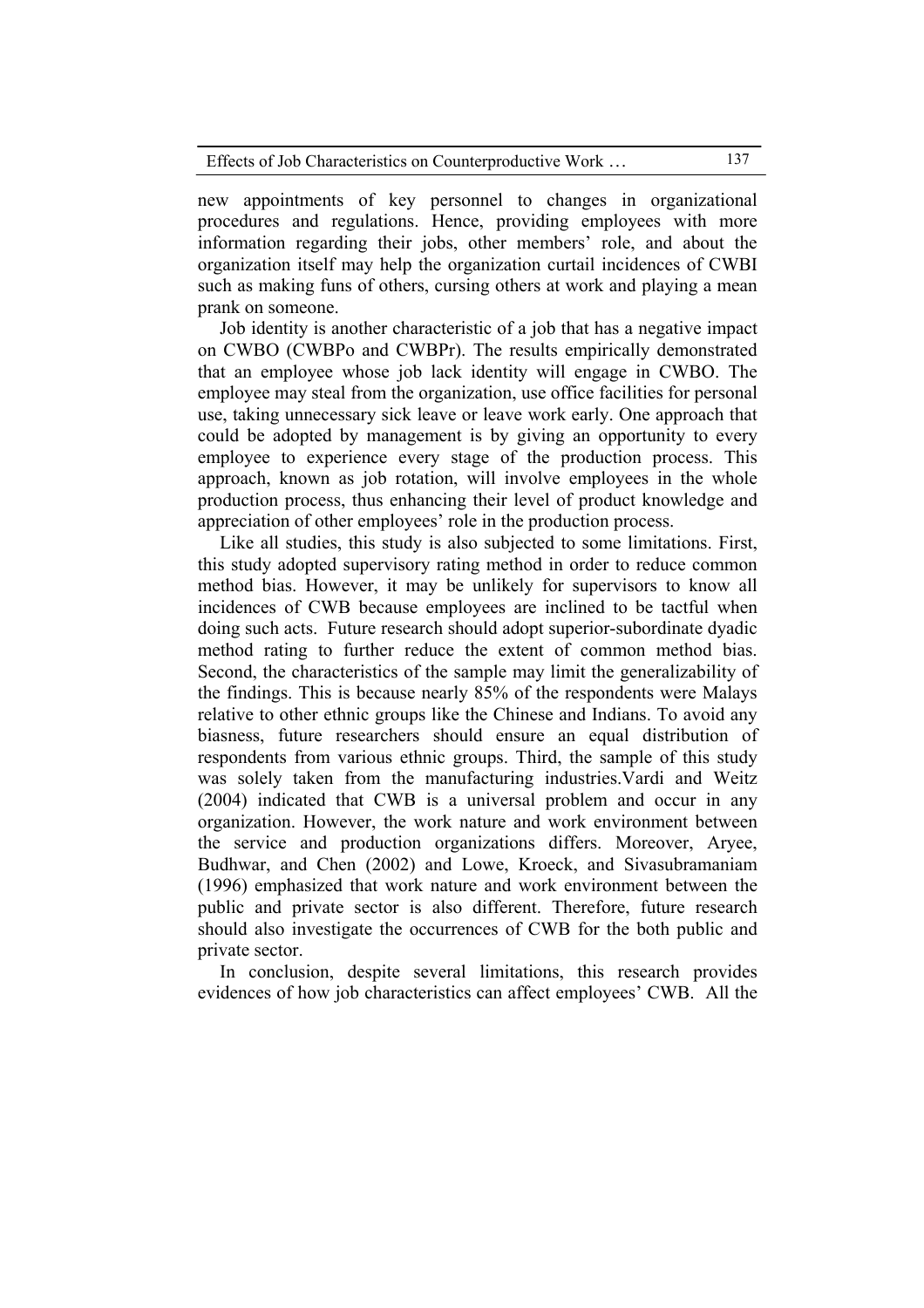studied variables except job autonomy do influence employees' act of CWB either by displaying such act targeted at the organization's production, property and/or individual. Hence, the management should ensure that the job, specifically the job characteristics, have motivational functions for employees. Changes in the motivational functions of a job may be due to improved learning and proficiency in doing a job. One way of achieving this is by conducting job analysis exercise where information regarding the core dimensions of job characteristics can be reviewed and redesigned accordance to an employee's learning and proficiency level.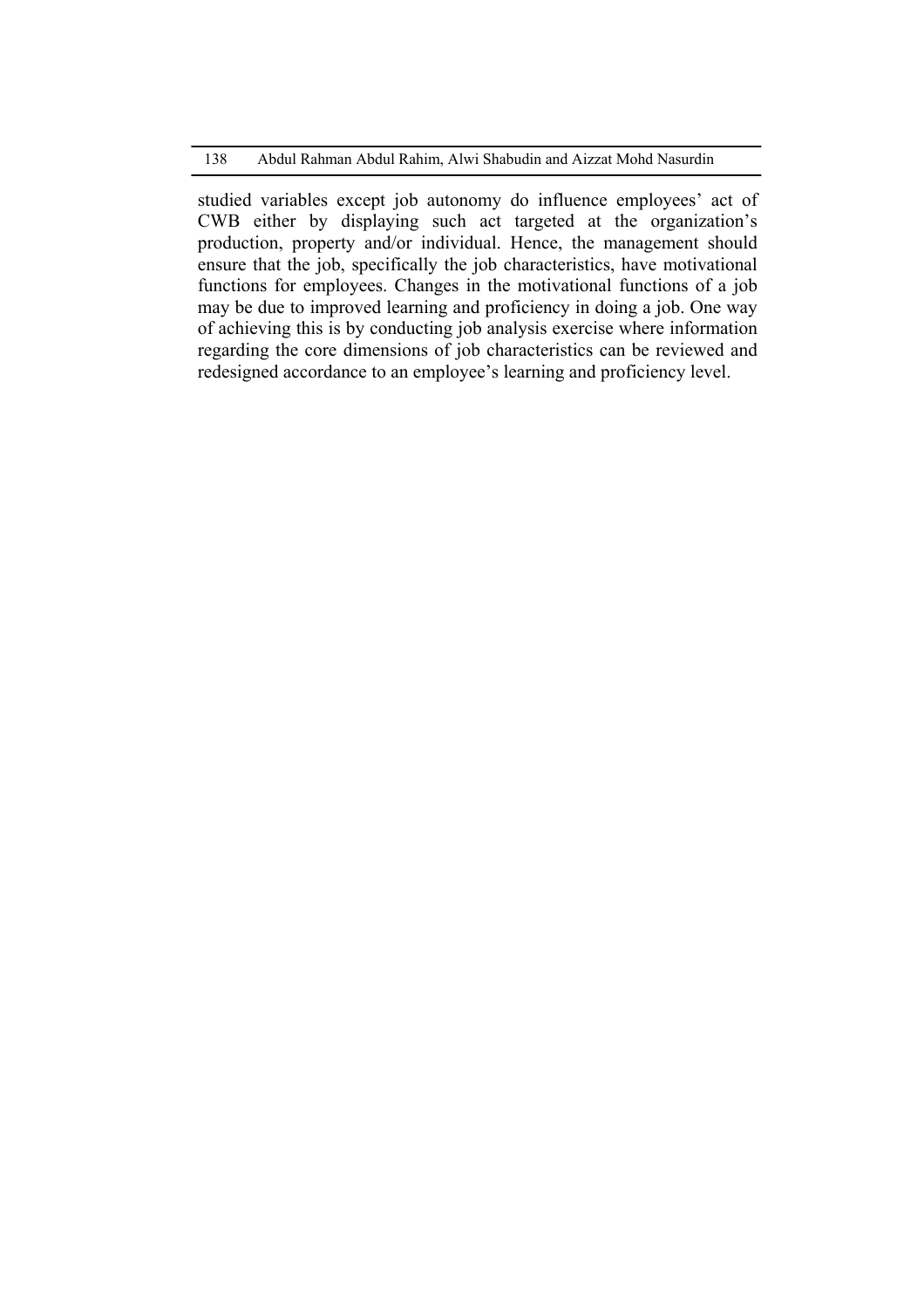## **References**

1- Abdullah, A. (1992). Influence of ethnic values at the Malaysian workplace. In *Understanding the Malaysian workforce: Guidelines for Managers* (pp. 2-17). Kuala Lumpur: Malaysian Institute of Management.

2- Abdullah, A. (1996). Culture at the intraculture workplace. In *Going Glocal: Cultural dimensions in Malaysian management* (pp. 70 -102). Kuala Lumpur: Malaysian Institute of Management. Abdullah, A., & Pedrsen, P. B. (2003). *Understanding Multicultural Malaysia: Delights, puzzles and Irritations*. Kuala Lumpur, Malaysia: Pearson-Prentice Hall.

3- Ackroyd, S., & Thomson, P. (1999). *Organizational Misbehavior*. Thousand Oak, USA: Sage Publications, Inc.

4- Andersson, L. M., & Pearson, C. M. (1999). Tit for tat? The spiraling effect of incivility in the workplace. *The Academy of Management Review, 24*(3), 452-471.

5- Aquino, K., Galperin, B. L., & Bennett, R. J. (2004). Social status and aggresiveness as moderator of the relationship between interactional justice andworkplace CWB. *Journal of Applied Psychology, 34*(5), 1001- 1029.

6- Aryee, S., Budhwar, P. S., & Chen, Z. X. (2002). Trust as a mediator of the relationship between organizational justice and work outcomes: Test of a Social Exchange Model. *Journal of Organizational Behavior, 23*(3), 267 - 285.

7- Atkinson, C. (2002). Career management and the changing psychological contract. *Career Development International, 7*(1), 14-23.

8- Banai, M., Reisel, W. D., & Probst, T. M. (2004). A managerial and personal control model: predictors of work alienation and organizational commitment in Hungary. *Journal of International Management, 10*, 375- 392.

9- Baron, R. A., & Neuman, J. H. (1998). Workplace aggression - The iceberg beneath the tip of workplace violence: Evidence on its forms, frequency and targets. *Public Administration Quarterly, 21*(4), 446-464.

10- Bennett, R. J., & Robinson, S. L. (2000). Development of a measure of workplace CWB. *Journal of Applied Psychology, 85*(3), 349-360.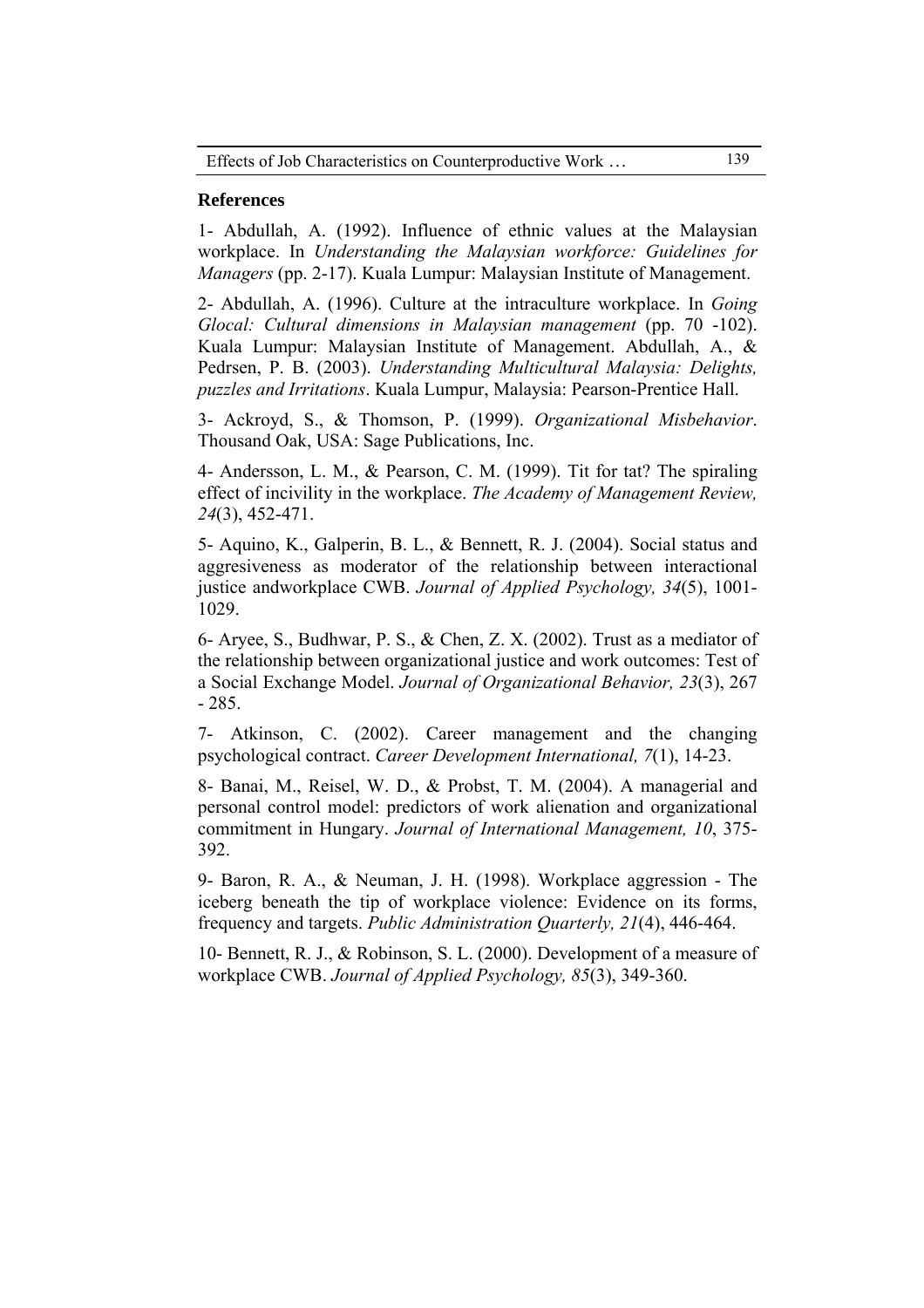11- Berg, P. T. V. D., & Feij, J. A. (2003). Comples relationships among personality traits, job characteristic, and work behaviors. *International Journal of Selection and Assessment, 11*(4), 326-339.

12- Bolin, A., & Heatherly, L. (2001). Predictors of employee CWB: The relationship between bad attitudes and bad behavior. *Journal of Business and Psychology, 15*(3), 405-418.

13- Burke, R. J. (1987). Burnout in police work: An examination of the Cherniss Model. *Group and Organizational Studied, 12*(2), 174-188.

14- Chiu, S. F., & Chen, H. L. (2005). Relationship between job characteristics and organizational citizenship behaviour: The mediational role of job satisfaction. *Social Behavior and Personality, 33*(6), 525 - 540.

15- Chiu, C. K., Chien, C.-S., Lin, C. P., & Hsio, C. Y. (2005). Understanding hospital employee job stress and turnover intentions in a practical setting. *Journal of Management Development, 24*(10), 837-855.

16- Demerouti, E. 2006, Job Characteristics, Flow, and Performance: The Moderating Role of Conscientiousness, *Journal of Occupational Health Psychology*, 11 (3), 266-280

17- Dodd, N. G., & Ganster, D. C. (1996). The interaction effects of variety, autonomy and feedback on attitudes and performance. *Journal of Organizational Behavior, 17*(4), 329-347.

18- Douglas, S. C., & Martinko, M. J. (2001). Exploring the role of individual differences in predicting of workplace aggression. *Journal of Applied Psychology, 86*(4), 547-559.

19- Friday, S. S., & Friday, E. (2003). Racioethnic perceptions of job characteristics and job satisfaction. *Journal of Management Development, 22*(5), 426-442.

20- Fried, Y., & Ferris, G. R. (1987). The validity of the job characteristics model: A review and meta-analysis. *Personnel Psychology, 40*, 287-322.

21- Fox, S., & Spector, P. E. (1999). A model of work frustration aggression. *Journal of Organizational Behavior, 20*(6), 915 - 925.

22- Fox, S., Spector, P. E., & Miles, D. (2001). Counterproductive work behavior in response to job stressors and organizational justice: Some mediator and moderator tests for autonomy and emotions. *Journal of Vocational Behavior, 59(3)*, 291-309.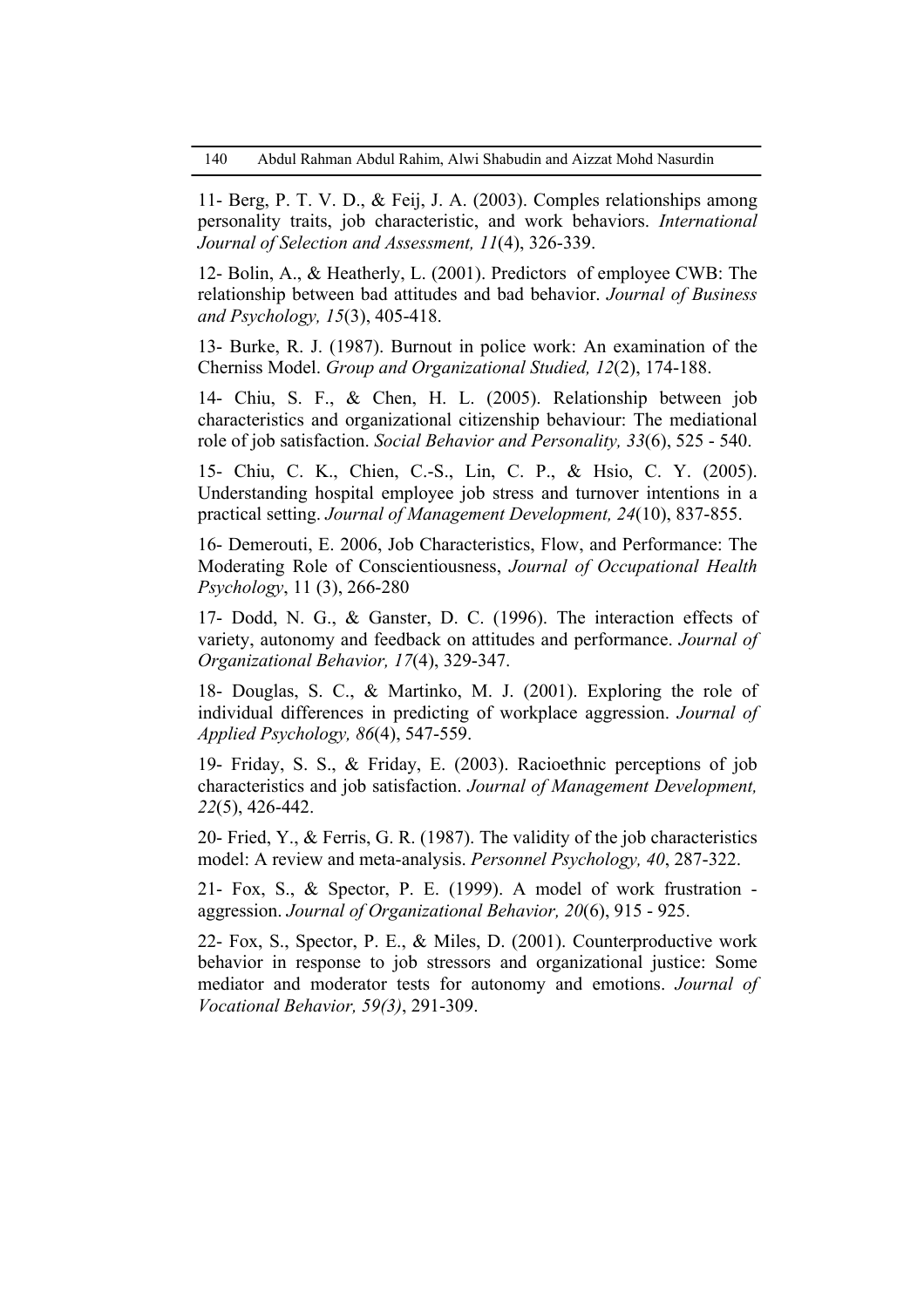Effects of Job Characteristics on Counterproductive Work … 141

23- Gelsema, T. I., Doef, M. v. d., Maes, S., Akerboom, S., & Verhoeven, C. (2005). Job stress in the nursing profession: The influence of organizational and environmental conditions and job characteristics. *International Journal of Stress Management, 12*(3), 222-240.

24- Giacalone, R. A., & Greenberg, J. (1997). *Antisocial Behavior in Organizations*. London. UK: SAGE Publications, Inc.

25- Giacalone, R. A., Riordan, C. A., & Rosenfeld, P. (1997). Employee sabotage: Toward a practitioner-scholar understanding. In R. A. Giacalone & J. Greenberg (Eds.), *Antisocial Behavior in Organizations*. (pp.109-126) Thousand Oak: Sage.

26- Greenberg, J. (1997). The steal motive: Managing the social determinants of employee theft. In R. A. Giacalone & J. Greenberg (Eds.), *Antisocial Behavior in Organizations*. London, UK: Sage Publications, Inc.

27- Grunberg, L., Moore, S., & Greenberg, E. S. (1998). Work stress and problem alcohol behavior: A test of the spillover model. *Journal of Organizational Behavior, 19(5)*, pp. 487-502.

28- Gruys, M. L., & Sackett, P. R. (2003). Investigating the dimensionality of counterproductive behaviour. *International Journal of Selection and Assessment, 11*(1), 30-41.

29- Hackman, R. J., & Oldham, G. R. (1975). Development of the job diagnostic survey. *Journal of Applied Psychology, 60*(2), 159-170.

30- Hackman, R. J., & Oldham, G. R. (1976). Motivation through the design of work: Test of a theory. *Organizational Behavior and Human Decision Process, 16*(2), 250-279.

31- Hackman, R. J., & Oldham, G. R. (1980). *Work redesign*. Reading, MA: Addison-Wesley.

32- Harris, M. M. (2004). Alcohol and drug use in the workplace. In R. W. Griffin & A. M. O'Leary-Kelly (Eds.), *The Dark Side of Organizational Behavior* (pp. 341-372). San Fransisco, USA: John Wiley & Sons.

33- Harris, L. C., & Reynolds, K. L. (2004). Jaycustomer behavior: An exploration of types and motives in the hospitality industry. *Journal of Service Marketing, 18*(5), 339-357.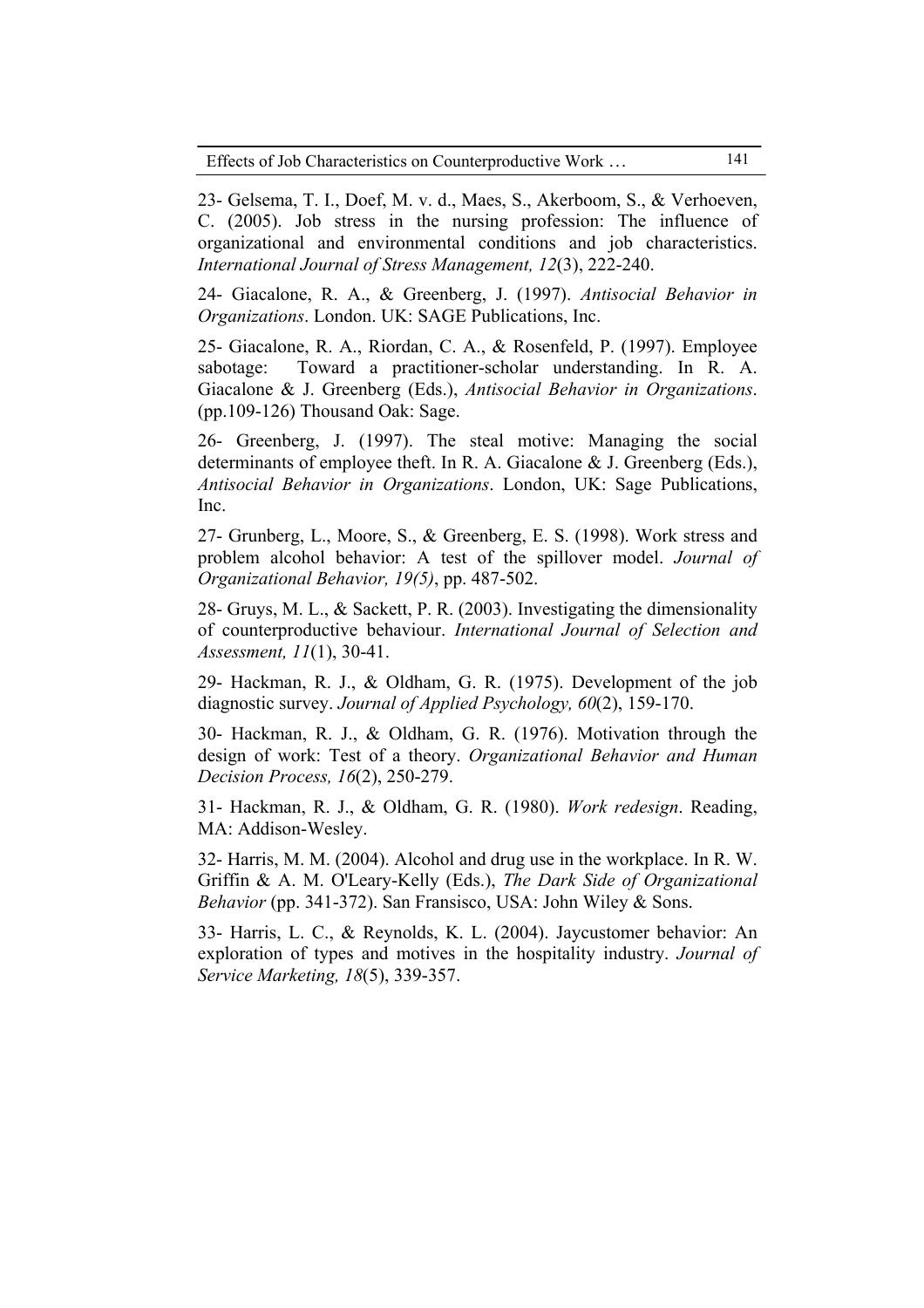34- Henle, C. A. (2005). Predicting workplace CWB from the interaction between organizational justice and personality. *Journal of Managerial Issues, 17*(2), 247-263.

35- Jonge, J. D., & Schaufeli, W. B. (1998). Job characteristics and employee well-being: A test of Warr's vitamin model in health care workers using sequential equation modeling. *Journal of Organizational Behavior, 19*(4), 387-407.

36- Kahya, E. (2007). The effects of job characteristics and working conditions on job performance. *Journal of Industrial Economics, 37*, 515- 523.

37- Kelloway, E. K., Loughlin, C., Barling, J., & Nault, A. (2002). Selfreported counterproductive behaviors and organizational citizenship behaviors: Separate but related construct. *International Journal of Selection and Assessment, 10*(1/2), 143-151.

38- Krischer, M. M., Penney, L. M., & Hunter, E. M. (2010). Can counterproductive work behaviors be productive? CWB as emotionfocused coping. *Journal of OccupationalHealth Psychology*, *15*(2), 154– 166.

39- Kwok, C. K., Au, W. T., & Ho, J. M. C. (2005). Normative controls and self-reported counterproductive behaviors in the workplace in China. *Applied Psychology: An International Review, 54*(4), 456-475.

40- Lau, V. C. S., Au, W. T., & Ho, J. M. C. (2002). A qualitative and quantitative review of antecedents of counterproductive behavior in organizations. *Journal of Business and Psychology, 18*(1), 73-99.

41- Landeweerd, J. A., & Boumans, N. P. C. (1994). The effect of work dimensions and needs autonomy on nurses work satisfaction and health. *Journal of Occupational and Organizational Psychology, 67(2)*, 207-212.

42- Lee, K., & Allen, N. J. (2002). Organizational citizenship behavior and workplace CWB: The role of affect and cognition. *Journal of Applied Psychology, 87*(1), 131-142.

43- Lonergan, J. M., & Maher, K. J. (2000). The relationship between job characteristics and workplace procrastination as moderated by locus of control. *Journal of Social Behavior and Personality, 15*(5), 213-224.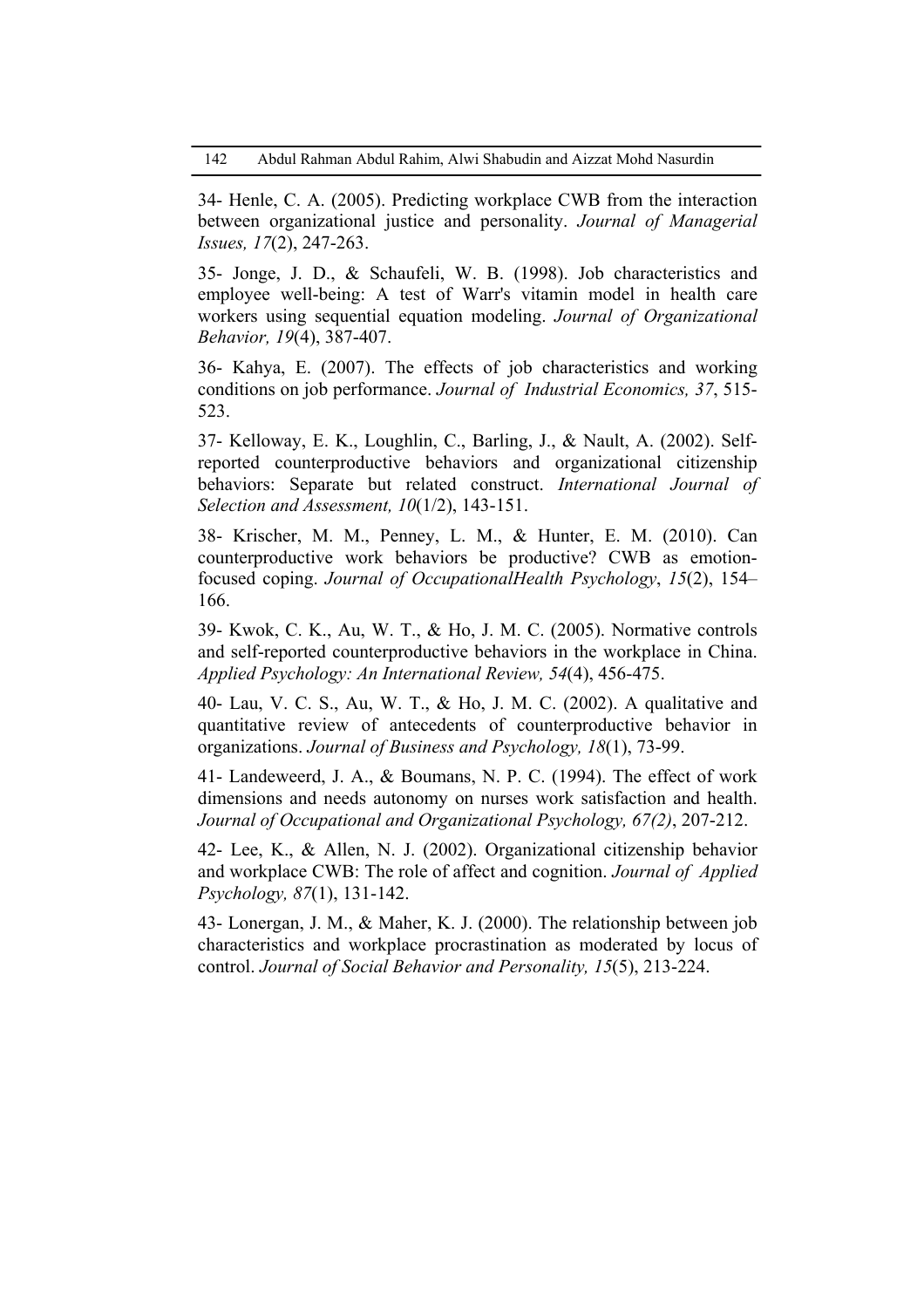| Effects of Job Characteristics on Counterproductive Work | 143. |
|----------------------------------------------------------|------|
|                                                          |      |

44- Lowe, K. B., Kroeck, K. G., & Subramaniam, N. (1996). Effectiveness correlates of transformational and transactional leadership: A meta analytic review of the MLQ literature. *Leadership Quarterly, 7*(3), 385- 425.

45- Lu, L., Wu, H.-L., & Cooper, C. L. (1999). Perceived work stress and locus of control: A combined quantitative and qualitative approach. *Research and Practice in Human Resource Management, 7*(1), 1-15.

*46- The Malaysian Current Law Journal*. (Industrial Law Reports)(2000- 2009). Industrial Law Reports). Kuala Lumpur, Malaysia: The Malaysian Current Law Journal Sdn Bhd.

47- Marcus, B., & Schuler, H. (2004). Antecedents of counterproductive behavior at work: A general perspective. *Journal of Applied Psychology, 89*(4), 647-660.

48- Martinko, M. J., Gundlach, M. J., & Douglas, S. C. (2002). Toward an integrative theory of counterproductive workplace behavior: A causal reasoning perspective. *International Journal of Selection and Assessment, 10*(1/2), 36 - 50.

49- Miles, D. E., Spector, P. E., Borman, W. E., & Fox, S. (2002). Building an integrative model of extra role work behaviors: A comparison of counterproductive work behavior with organizational citizenship behavior. *International Journal of Selection and Assessment, 10*(1/2), 51- 57.

50- New Straits Times, 3,000 work fatalities a day, (2005, September 4)

51- New Straits Time, Short changed by civil servants' poor work attitude. (2005, August 31).

52- New Straits Times, 3,000 government servants produced fake MCs, (2005, May 25)

53- New Straits Times, Insurance firms see rise in claims, (2009, April 2)

54- Parker, S. K., Wall, T. D., & Cordery, J. L. (2001). Future work design research and practice: Towards an elaborated model of work design. *Journal of Occupational and Organizational Psychology, 74*(4), 413-440.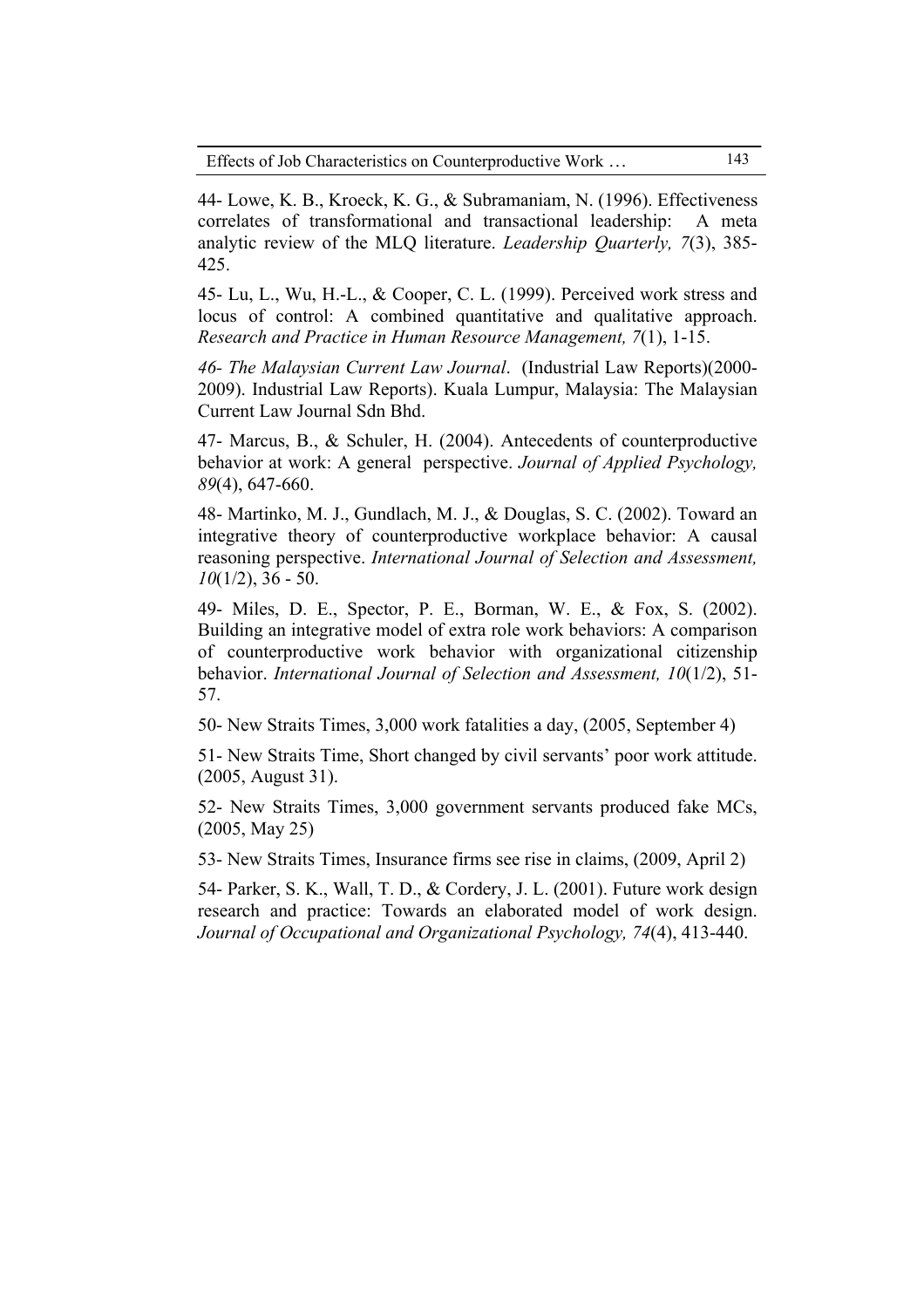55- Paetzold, R. L. (2004). Sexual harassment as dysfunctional behavior in organizations. In R. W. Griffin & A. M. O'Leary-Kelly (Eds.), *The Dark Side of Organization*. San Francisco: Jossey-Bass.

56- Penney, L. M., & Spector, P. E. (2002). Narcissism and counterproductive work behavior: Do bigger egos mean bigger problems? *International Journal of Selection and Assessment, 10*(1/2), 126-134.

57- Piccolo, R. F., & Colquitt, J. A. (2006). Transformational leadership and job behaviors: The mediating role of core job characteristics. *Academy of Management Journal, 49*(2), 327-340.

58- Radzi, Z., & Din, M. S. H. (2005). *The relationship between perceived leadership integrity and workplace CWB*. Proceedings of the 2<sup>nd</sup> International Conference of the Asian Academy of Applied Business, Padang, Indonesia.28<sup>th</sup>-30<sup>th</sup> July.

59- Razali, A. A. (2005). *Organizational, job and personality factors as predictors to employees deviant behavior: A study among production workers.* Unpublished thesis, Universiti Sains Malaysia, Malaysia.

60- Robinson, S. L., & Bennett, R. J. (1995). A typology of deviant workplace behaviors: A multidimensonal scaling study. *Academy of Management Journal, 38*(2), 555-564.

61- Robinson, S. L., & Rousseau, D. M. (1994). Violating the psychological contract:: Not the exception but the norm. *Journal of Organizational Behavior, 15*(3), 245-259.

62- Shamsudin, F. M. (2003). Workplace CWB among hotel employees: An exploratory survey. *Malaysian Management Journal, 7*(1), 17-33.

63- Shamsudin, F. M., & Rahman, R. A. (2006). Workplace violence in Malaysia and the relevance of OSHA 1994. *Malaysian Management Review, 41*(1), 1-20.

64- Sien, S. T. H. (2006). Service sabotage in hotel industry: Empirical study using social bonding theory. Universiti Sains Malaysia.

65- Sims, R. L. (2002). Ethical rule breaking by employees: A test of social bonding theory. *Journal of Business Ethics, 40*(2), 101-110.

66- Skarlicki, D. P., & Folger, R. (1997). Retaliation in the workplace: The roles of distributive, procedural and interactional justice. *Journal of Applied Psychology, 82*(3), 434-443.